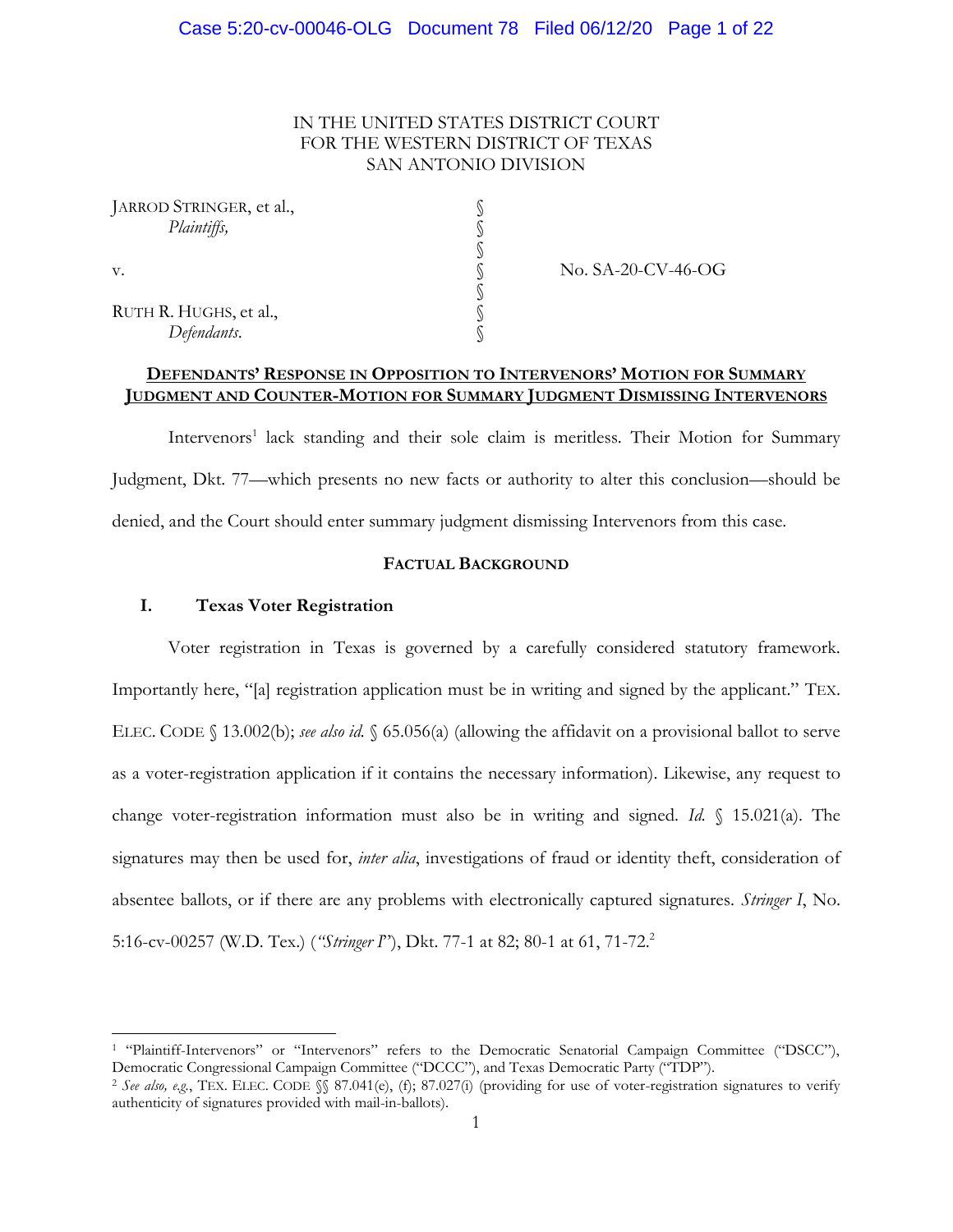### Case 5:20-cv-00046-OLG Document 78 Filed 06/12/20 Page 2 of 22

The only exception to the signature requirement is when a voter moves within a single county, in which case Texas law provides for the voter to change his voter-registration address online. TEX. ELEC. CODE § 15.021(d). If, however, a voter moves between counties, he must fill out a voterregistration form, sign it, and submit it to his new county of registration. *Id.* § 15.021(a); *see also Stringer I*, Dkt. 105 at 17-18. This is because Texas uses a county-based voter-registration system: the voter registrar in each county is the county tax assessor-collector, county elections administrator, or county clerk. TEX. ELEC. CODE § 12.001. Each registrar is tasked with accepting and rejecting voterregistration applications and maintaining files of voter-registration applications. *Id.* § 13.071, .101.

Texans have multiple options for registering to vote and updating existing registrations, including by having a postage-paid voter-registration form mailed to them at no cost.<sup>3</sup>, Texans can also register to vote and update existing registrations while applying for, renewing, or changing the address on a driver license with the Department of Public Safety ("DPS"). Paper applications for new licenses, renewals, or changes of address contain boxes allowing the individual to check "Yes" or "No" regarding whether he wants to register to vote or change his registration address, and require the signature of the applicant. *Stringer I*, Dkt. 77-1 at 53-60; *see also* TEX. ELEC. CODE § 20.062.

An original application for a Texas driver license must be made in person, TEX. TRANSP. CODE § 521.142, and the applicant must provide his signature on the paper application, 37 TEX. ADMIN. CODE  $\S$  15.21. The applicant must also provide a written signature on a device that electronically captures the image of that signature. *Stringer I,* Dkt. 80-1 at 74-75. Texas law authorizes this electronically captured signature to be sent to the Secretary of State ("SOS"), which provides it to the appropriate county for voter-registration purposes. TEX. ELEC. CODE § 20.066(a); *Stringer I*, Dkt. 77-

 $\overline{a}$ 

<sup>3</sup> *See* "Request for Postage-Paid Voter Registration Form," Texas Secretary of State, https://webservices.sos.state.tx.us/ vrrequest/index.asp (last visited June 12, 2020).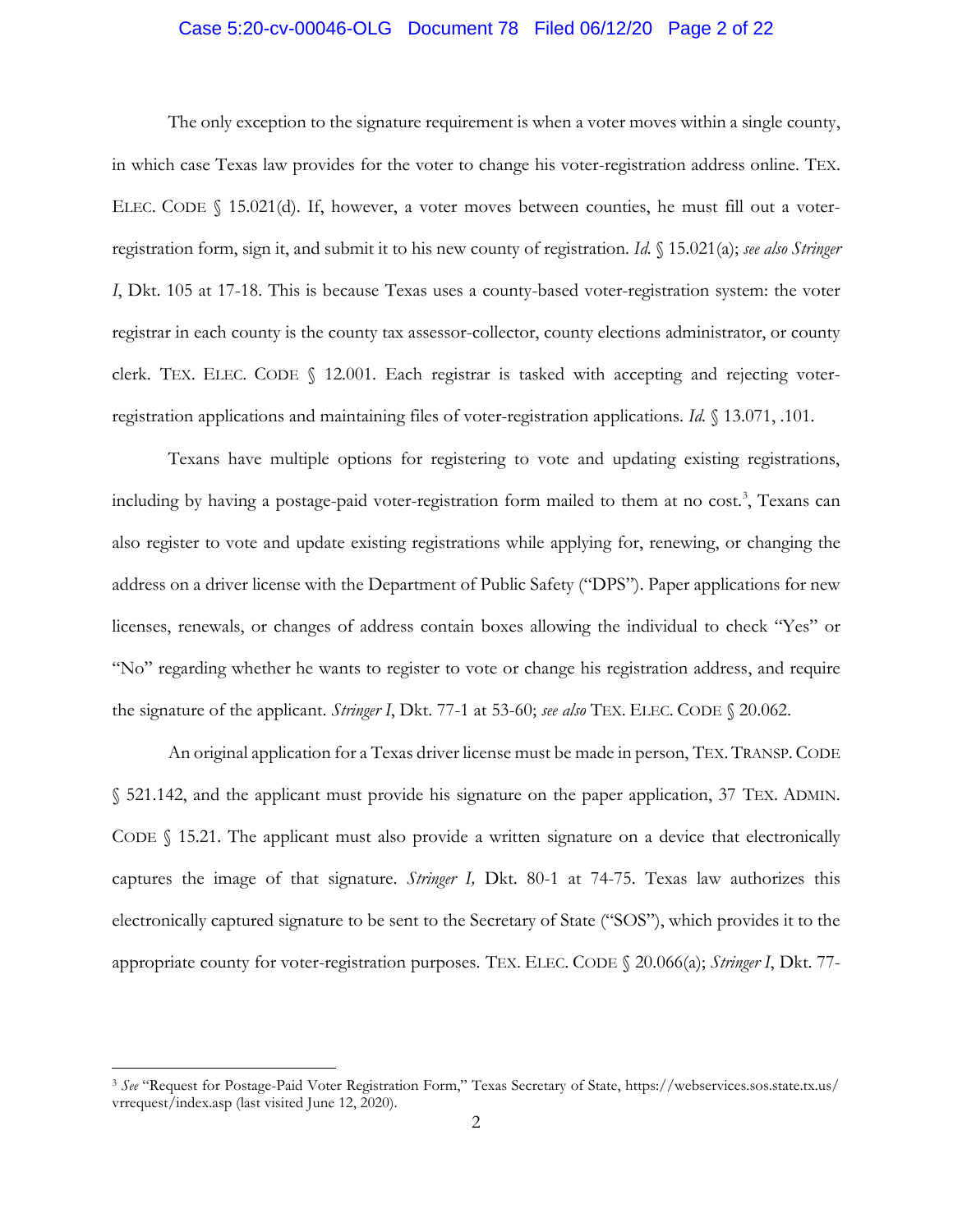#### Case 5:20-cv-00046-OLG Document 78 Filed 06/12/20 Page 3 of 22

1 at 53-57. The previously captured signature is also sent to SOS when an individual later registers to vote when renewing his license or changes his address by mail. *Id.*, Dkt. 105 at 13-14.

Each weekday, DPS electronically transfers to SOS information about each applicant who is of voting age, a United States citizen, and affirmatively answers the voter-registration question through an in-person or mail-in driver license transaction. *Id.*, Dkt. 105 at 4, 9. The signature that is transferred to SOS is the electronic signature captured during the individual's last in-person transaction in a driverlicense office. *Id.*, Dkt. 94-8 at 12; 94-10 at 9.

Though original license applications must be submitted in person, Texans who meet statutory eligibility criteria have the option to renew or change the address on their driver license online through the DPS website. *Id.*, Dkt. 77-1 at 143. 4 Individuals who conduct an online transaction also have an opportunity to register to vote or update an existing registration. The online interface asks the individual "Do you want to request a voter application?" *Id.*, Dkt. 77-1 at 146. Next to the box marked "Yes," it states, "This does not register you to vote." *Id*. Instead, the website explains, "You will receive a link to a voter application on your receipt page." *Id.* When the individual completes his online transaction, a notice in red appears at the top of the page stating, "You are not registered to vote until you have filled out the online application, printed it, and mailed it to your local County Voter Registrar." *Id.*, Dkt. 77-1 at 149. The notice also contains a link to download, complete, and mail a voter-registration application. *Id.*

#### **II. The Intervenors**

l

Defendants' Motion to Dismiss, Dkt. 73, incorporated by reference as if fully set forth herein, sets out evidence regarding Intervenors. Defendants summarize but do not belabor that evidence here.

<sup>4</sup> For brevity, online driver license renewals and changes of address are hereinafter referred to as "online transactions."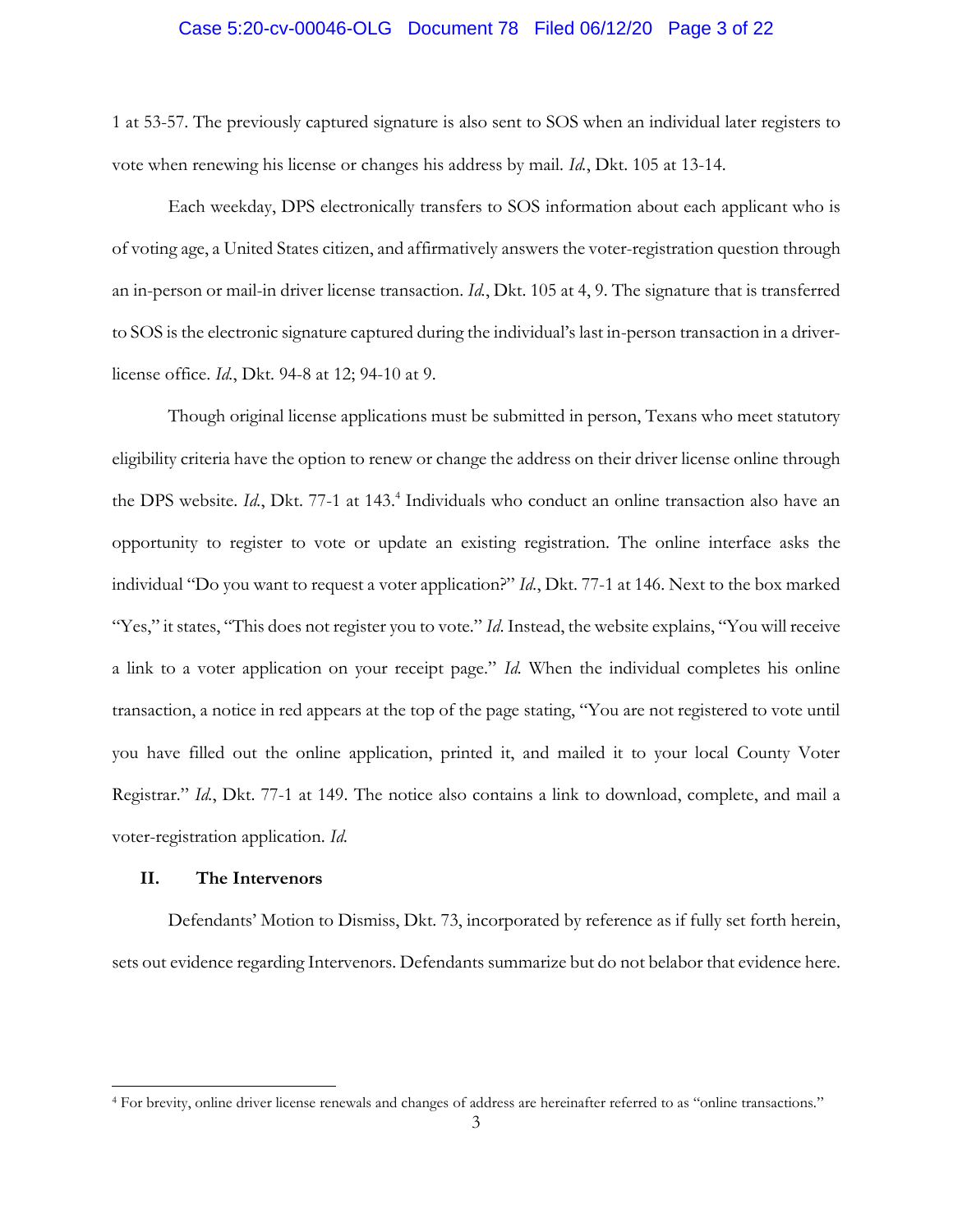### Case 5:20-cv-00046-OLG Document 78 Filed 06/12/20 Page 4 of 22

TDP is a partisan political organization whose singular mission is to elect Democrats to public office. TDP Dep. 22:1-13 (attached hereto as Exhibit A). In the course of its efforts to elect Democrats, TDP works to register voters who TDP thinks—based on sophisticated, proprietary data analytics—will vote for Democrats. *Id*. 48:1-2 & 17, 57:2-11, 64:6-18. TDP undertakes these efforts not to register voters who have transacted with DPS online, but to "win an election" by targeting Democratic voters. *Id.* 69:2-6; *see also id.* 48:1-2 & 17, 57:2-11, 64:6-18, 69:2-6. TDP has no evidence that it has registered even a single voter after a DPS online transaction. *Id.* 101:18-22.

TDP also cannot identify any specific activity it would pursue if it did not work to register Democratic voters, and it is impossible for TDP to determine the resources expended on these efforts. *Id.* 45:14-21, 101:1-4. No TDP donor has contributed funds specified for voter-registration efforts nor could they. *Id*. 59:21-60:3. And even if TDP could be regarded as a "membership" organization (it cannot, *see infra*, I(C)), it cannot identify a single member who plans to renew or change the address on their driver license through an online transaction (or has done so in the past). *Id.* 108:21-109:6.

DCCC is a national organization whose purpose is to elect Democrats to the U.S. House of Representatives. DCCC Dep. 6:19-24, 42:16-43:2 (attached hereto as Exhibit B). DCCC claims to have supported voter-registration activities but cannot identify any resources used for such activities in past election cycles. *Id.* 77:10-18, 78:23-79:20. For this election cycle, DCCC speculates that funds it provided to TDP and to a vendor for consulting and training services could have supported voterregistration efforts. *Id.* 81:5-14, 82:10-22. But DCCC's sole targets for voter registration are "voters who are likely to support Democratic candidates or vote for Democrats." *Id.* 89:4-16. DCCC has no evidence that, in the course of pursuing its mission to elect Democrats to Congress, it has registered even a single voter who completed a DPS online transaction. *Id.* 98:2-8, 101:17-21.

DCCC does not know what percentage of its staff's time is spent on voter-registration efforts, which are commingled with other organizational objectives targeted to elect Democratic congressional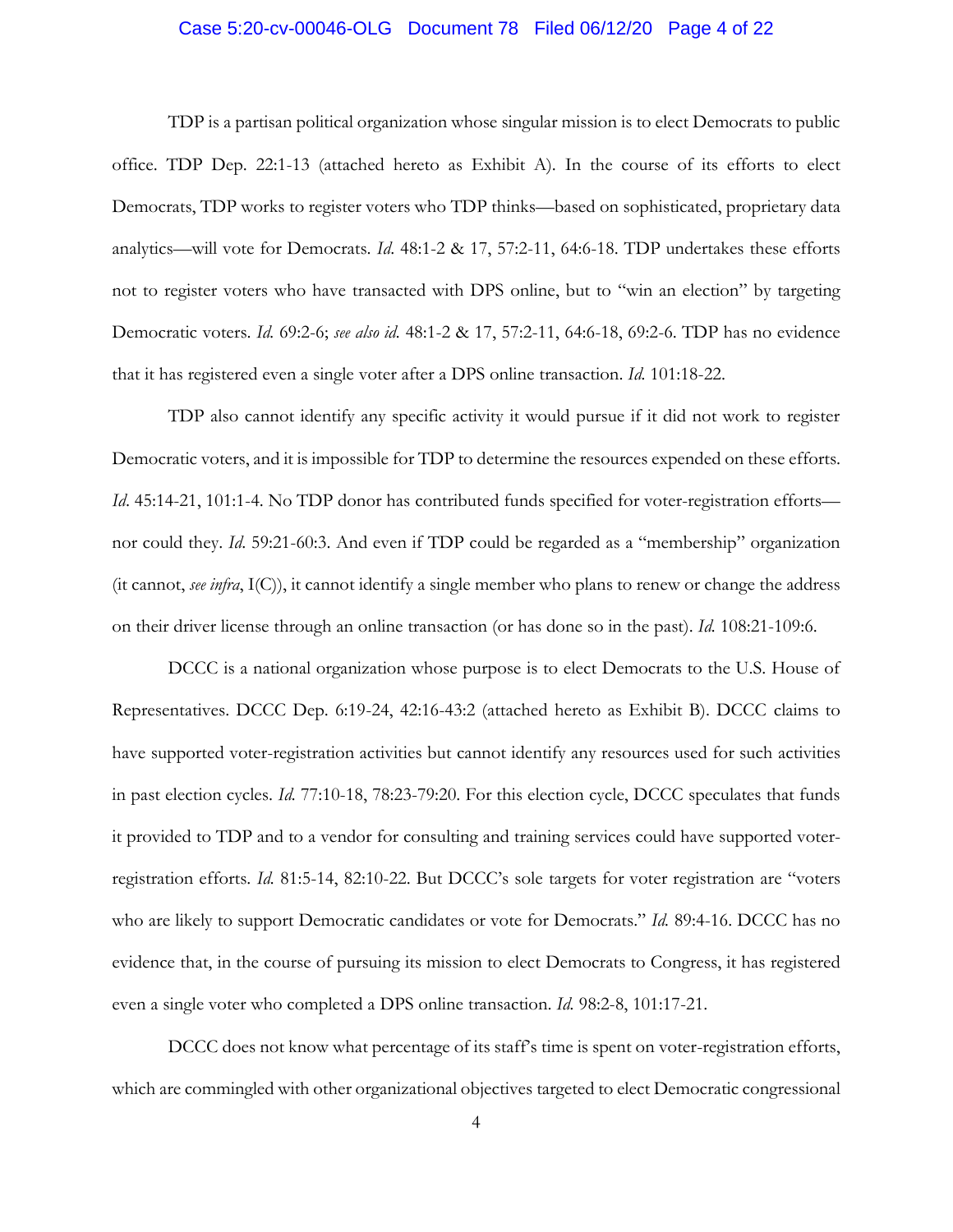### Case 5:20-cv-00046-OLG Document 78 Filed 06/12/20 Page 5 of 22

candidates, such as voter persuasion. *Id.* 84:8-10, 85:22-86:23. Nor can DCCC identify the cost of registering any new voter. *Id.* 88:8-24. DCCC considers its members to be the Democratic members of Congress, *id.* 108:2-109:5, and it has produced no evidence that any of those members are eligible and intend to conduct online transactions with DPS.

DSCC's sole mission is to elect Democratic candidates to the U.S. Senate. DSCC Dep. 21:6- 14 (attached hereto as Exhibit C). DSCC accomplishes this mission by, among other things, transferring funds to state-level Democratic Party organizations, which may use that money however they wish. *Id.* 30:2-13. DSCC did not transfer any funds to TDP in past election cycles. *Id.* 39:23-40:8. And it provided no evidence that any funds invested in Texas in past election cycles were used for voter-registration efforts. *Id.* 39:23-40:8, 41:8-12.

DSCC has made three investments in Texas this election cycle, but there is no evidence that any of those funds were used for voter registration. *Id.* 39:13-21. Instead, DSCC supported polling efforts unrelated to voter registration, *id.* 38:24-39:3, and contributed the maximum amount to the MJ Hegar campaign, to be used at the campaign's discretion, *id.* 30:17-31:3. It did not contribute anything to TDP until after filing this lawsuit, *id.* Ex. 5, and it cannot show that any of those funds were used to register voters (let alone how much, or whether any funds were used to register voters who had interacted with DPS online), *id.* 30:2-13. Moreover, DSCC produced no evidence regarding whether it has any members at all, and certainly has not identified any members who are eligible and intend to engage in an online transaction with DPS.

#### **SUMMARY JUDGMENT STANDARD**

Summary judgment is appropriate if no genuine issue of material fact exists and the movant is entitled to judgment as a matter of law. *Celotex Corp. v. Catrett*, 477 U.S. 317, 322–23 (1986). A movant who would not bear the burden of proof at trial need not present evidence to put the plaintiff's claims in issue. *Id.* at 325. Rather, a defendant need only "point[ ] out…that there is an absence of evidence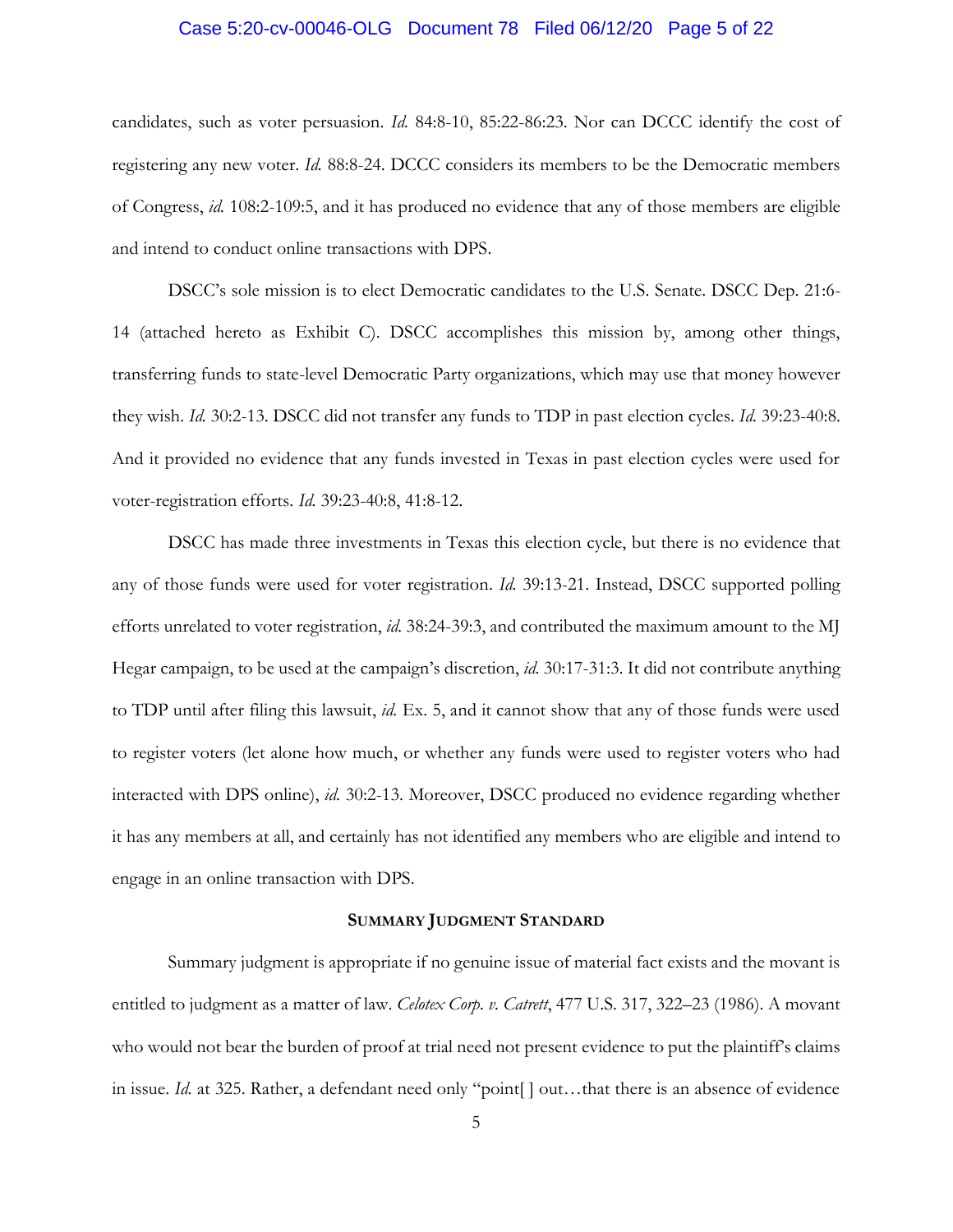### Case 5:20-cv-00046-OLG Document 78 Filed 06/12/20 Page 6 of 22

to support the nonmoving party's case." *Id.* Once the defendant meets this obligation, the burden shifts to the plaintiff to produce competent evidence. *Anderson v. Liberty Lobby, Inc.*, 477 U.S. 242, 256– 57 (1986). To survive summary judgment, a plaintiff must demonstrate a genuine issue of material fact as to each element of every disputed claim. *Id.* at 247–48. A genuine issue of material fact exists "if the evidence is such that a reasonable jury could enter a verdict for the nonmoving party." *Id.*

To meet her summary judgment burden, a plaintiff cannot rely on unsupported or conclusory assertions, speculation, or subjective belief. *Lawrence v. Fed. Home Loan Mortg. Corp.*, 808 F.3d 670, 673 (5th Cir. 2015); *Auguster v. Vermilion Parish Sch. Bd.*, 249 F.3d 400, 403 (5th Cir. 2001). Rather, she "must go beyond the pleadings and come forward with specific facts" demonstrating a genuine issue for trial —and the evidence must be admissible. *Brandon v. Sage Corp.*, 808 F.3d 266, 270 (5th Cir. 2015) (citation and quotation marks omitted); *Mersch v. City of Dall., Tex.*, 207 F.3d 732, 734–35 (5th Cir. 2000). "Where critical evidence is so weak or tenuous on an essential fact that it could not support a judgment in favor of the nonmovant, or where it is so overwhelming that it mandates judgment in favor of the movant, summary judgment is appropriate." *Alton v. Tex. A&M Univ.*, 168 F.3d 196, 199 (5th Cir. 1999). Summary judgment also is proper when a plaintiff's evidence is "merely colorable" or is not "significantly probative." *Anderson*, 477 U.S. at 249–50.

#### **ARGUMENT AND AUTHORITY**

# **I. Intervenors Lack Standing.**

Jurisdiction is "a threshold issue that must be resolved before any federal court reaches the merits of the case before it." *Perez v. U.S.*, 312 F.3d 191, 194 (5th Cir. 2002); *Steel Co. v. Citizens for a Better Env't*, 523 U.S. 83, 94–95 (1998). "[S]tanding is perhaps the most important of the jurisdictional doctrines." *FW/PBS, Inc. v. City of Dallas*, 493 U.S. 215, 231 (1990) (internal quotation omitted). To establish standing, a plaintiff must show: (1) an actual or imminent, concrete and particularized "injury-in-fact"; (2) that is fairly traceable to the challenged action of the defendant (causation); and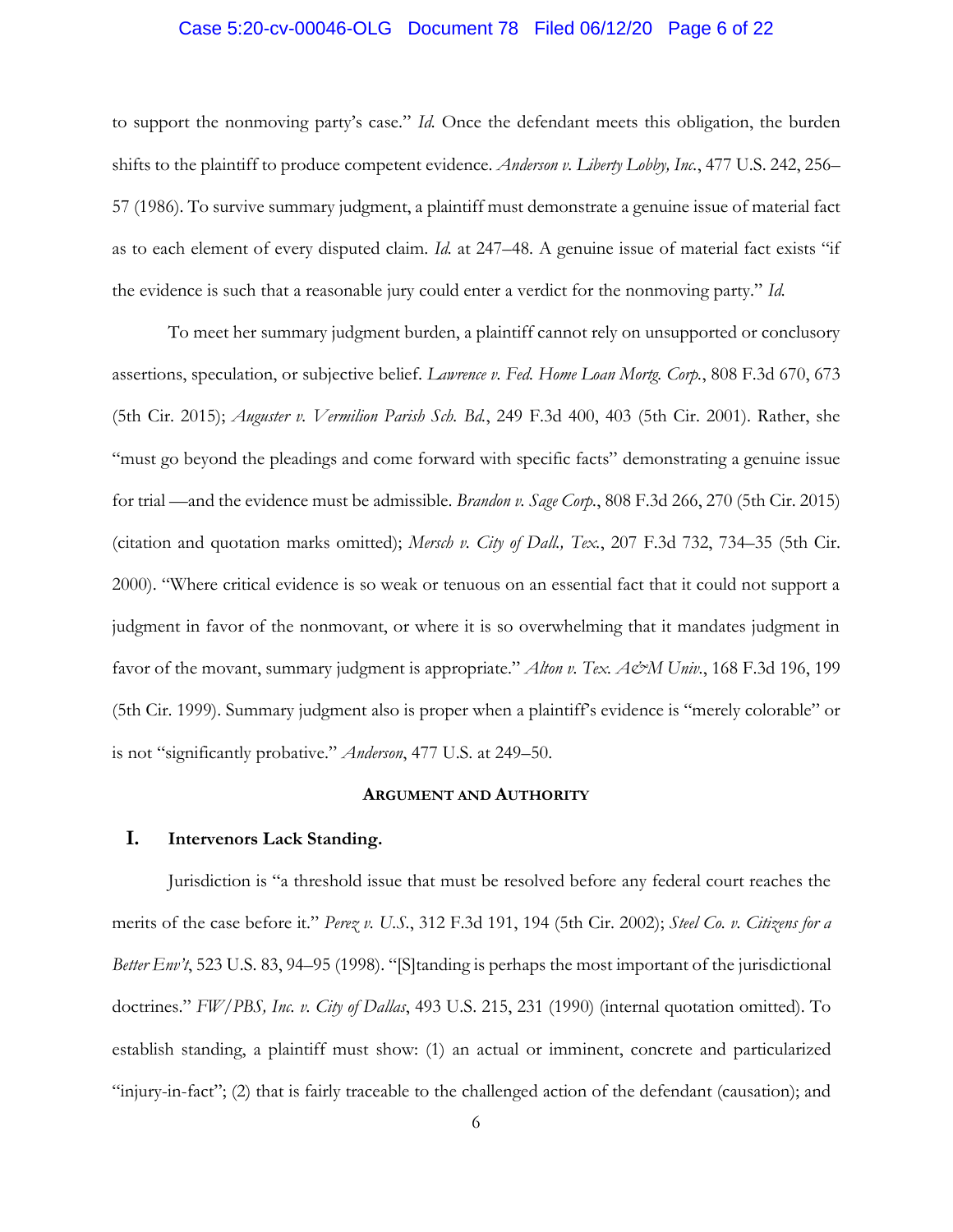### Case 5:20-cv-00046-OLG Document 78 Filed 06/12/20 Page 7 of 22

(3) that is likely to be redressed by a favorable decision (redressability). *Friends of the Earth, Inc. v. Laidlaw Envt'l Servs.*, 528 U.S. 167, 180–81 (2000). Each element is "an indispensable part of the plaintiff's case" which plaintiff bears the burden to establish; otherwise, the plaintiff is dismissed from the case without regard to the merits. *Lujan v. Defs. of Wildlife*, 504 U.S. 555, 561 (1992).

#### **A. Intervenors Lack Statutory Standing.**

Intervenors' sole claim—violation of the Equal Protection Clause with respect to voting—is one they lack statutory standing to maintain. *See Lexmark Int'l, Inc. v. Static Control Components, Inc*., 572 U.S. 118, 128 n.4 (2014) (explaining statutory standing). Section 1983 provides a cause of action only where a plaintiff suffers "the deprivation of any rights, privileges, or immunities secured by the Constitution and laws." 42 U.S.C. § 1983. It does not provide a cause of action to plaintiffs claiming an injury based on the violation of a third party's rights*. See, e.g.*, *Coon v. Ledbetter*, 780 F.2d 1158, 1160 (5th Cir. 1986) ("[L]ike all persons who claim a deprivation of constitutional rights, [plaintiffs] were required to prove some violation of their personal rights.").

Thus, under § 1983, a plaintiff "must assert [her] own legal rights and interests, and cannot rest [her] claim to relief on the legal rights or interests of third parties." *Danos v. Jones*, 652 F.3d 577, 582 (5th Cir. 2011) (quoting *Warth v. Seldin*, 422 U.S. 490, 499 (1975)). When "[t]he alleged rights at issue" belong to a third party, rather than the plaintiff, the plaintiff lacks statutory standing, regardless of Article III standing*. Id.; see also Conn v. Gabbert*, 526 U.S. 286, 292–93 (1999) (holding that lawyer "clearly had no standing" to bring § 1983 claim for injury suffered as a result of "the alleged infringement of the rights of his client" because a plaintiff "generally must assert his own legal rights and interests, and cannot rest his claim to relief on the legal rights or interests of third parties.").

As artificial entities, TDP, DCCC, and DSCC do not have voting rights. "It goes without saying that political parties, although the principal players in the political process, do not have the right to vote." *Vieth v. Pennsylvania*, 188 F. Supp. 2d 532, 546 (M.D. Pa. 2002); *see also Concerned Home Care*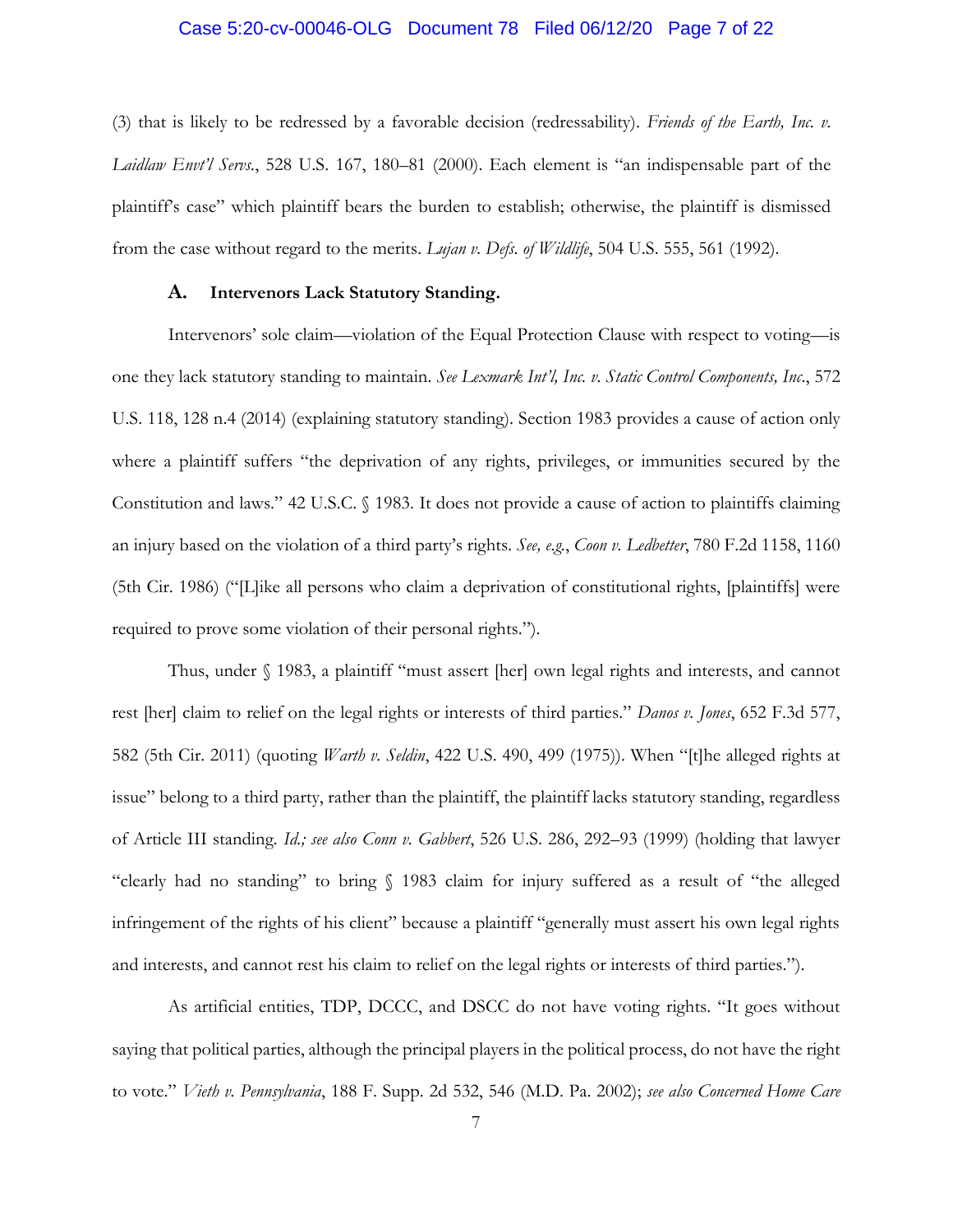#### Case 5:20-cv-00046-OLG Document 78 Filed 06/12/20 Page 8 of 22

*Providers, Inc. v. Cuomo*, 783 F.3d 77, 91 (2d Cir. 2015) ("But Plaintiffs—five corporations and a notfor-profit trade organization—are not entitled to vote and have no right to equal representation in the legislature.") Since Intervenors are asserting third parties' rights, they lack standing under § 1983.

#### **B. Intervenors Lack Organizational Standing.**

That an organization has an "interest in a problem . . . is not sufficient" for standing, "no matter how longstanding the interest and no matter how qualified the organization is in evaluating the problem." *Sierra Club v. Morton*, 405 U.S. 727, 739 (1972). Rather, an organization has standing only if it satisfies the same Article III requirements of injury-in-fact, causation, and redressability applicable to individuals. *NAACP v. City of Kyle, Texas*, 626 F.3d 233, 237 (5th Cir. 2010) (citing *Lujan*, 504 U.S. at 560–61). And each plaintiff must have standing not only throughout the life of the litigation, but at the time they filed suit. *Pluet v. Frasier*, 355 F.3d 381, 386 (5th Cir. 2004); *Soc'y of Separationists, Inc. v.*  Herman, 959 F.2d 1283, 1288 (5th Cir. 1992).<sup>5</sup> Intervenors fail this analysis on at least two factors.<sup>6</sup>

#### **i. Injury-in-fact**

l

Intervenors allege injury on the theories of (1) injury to the "electoral prospects of their candidates," and (2) "diversion of [Intervenors'] resources." Both fail. As to the first theory, Intervenors offer no evidence of any impact whatsoever on the electoral prospects of any Democratic candidate. But even if they had, an interest in increasing turnout for particular groups is akin to a "generalized partisan preference[]," which the Supreme Court held insufficient to establish Article III standing. *Gill v. Whitford*, 138 S. Ct. 1916, 1933 (2018). Rather, "[a]n organization's general interest in its preferred candidates winning as many elections as possible is still a 'generalized partisan preference[]' that federal courts are 'not responsible for vindicating.'" *Jacobson v. Fla. Sec'y of State*, 957

<sup>5</sup> *See also, e.g.*, *Friends of the Earth, Inc. v. Laidlaw Envtl. Servs*., 528 U.S. at 191 (recognizing that, unlike mootness, "[s]tanding admits of no similar exception; if a plaintiff lacks standing at the time the action commences, the fact that the dispute is capable of repetition yet evading review will not entitle the complainant to a federal judicial forum.").

<sup>6</sup> Defendants do not concede that Intervenors have established redressability and reserve all rights to test Intervenors' evidence regarding this factor.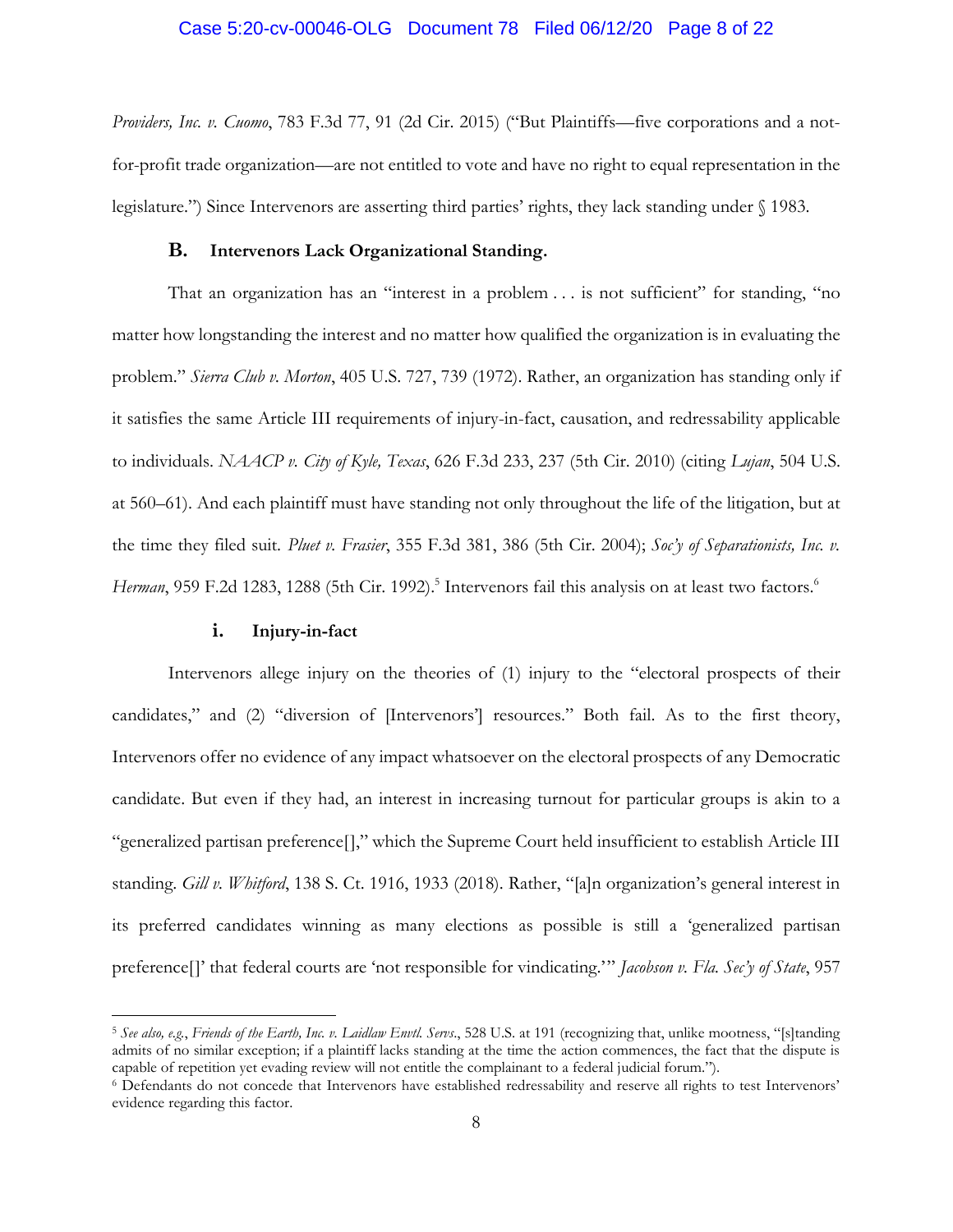### Case 5:20-cv-00046-OLG Document 78 Filed 06/12/20 Page 9 of 22

F.3d 1193, 1206 (11th Cir. 2020) (quoting *Gill*, 138 S. Ct. at 1933). Thus, Intervenors' allegation about impact on the "electoral prospects" of unspecified candidates would not establish Article III injury, even if there were any evidence to support it.

Second, Intervenors allege injury based upon resources they expend to register voters who Intervenors predict will vote for Democrats. Dkt. 77 at 13-14.<sup>7</sup> "[A]n organization may establish injury in fact by showing that it had diverted significant resources to counteract the defendant's conduct; hence, the defendant's conduct significantly and 'perceptibly impaired' the organization's ability to'' conduct its routine "'activities—with the consequent drain on the organization's resources [that] constitutes far more than simply a setback to the organization's abstract social interests.'" *City of Kyle*, 626 F.3d at 238 (quoting *Havens Realty Corp. v. Coleman*, 455 U.S. 363, 379 (1982)). To constitute injuryin-fact, an organization's "diversion of resources" must be directed "to counteract [a] defendant's conduct," *id.* at 238, and must be "diverted" to activities that are in some way "different from the plaintiffs' daily operations," *OCA-Greater Hous. v. Texas*, 867 F.3d 604, 612 (5th Cir. 2017) (citing *City of Kyle*, 626 F.3d 233). Mere "[f]rustration of an organization's objectives is the type of abstract concern that does not impart standing." *Ctr. for Law & Educ. v. Dep't of Educ.*, 396 F.3d 1152, 1161-62 (D.C. Cir. 2005) (quotation omitted). Organizations cannot assert "standing based solely on the baseline work they are already doing," and cannot "convert ordinary program costs into an injury in fact." *Common Cause Indiana v. Lawson*, 937 F.3d 944, 955 (7th Cir. 2019) (punctuation marks omitted).

Thus, to establish organizational standing, the organization must show an explicit connection between a defendant's challenged conduct and its alleged injury. The Fifth Circuit has made clear that in the voting context, if an organization's regular activities merely have some connection to the alleged harm, this is insufficient; rather, the organization's activities must be specifically directed at addressing

l

<sup>7</sup> *See also* TDP Dep. 22:1-13; DCCC Dep. 6:19-24, 42:16-43:2; DSCC Dep. 21:6-14.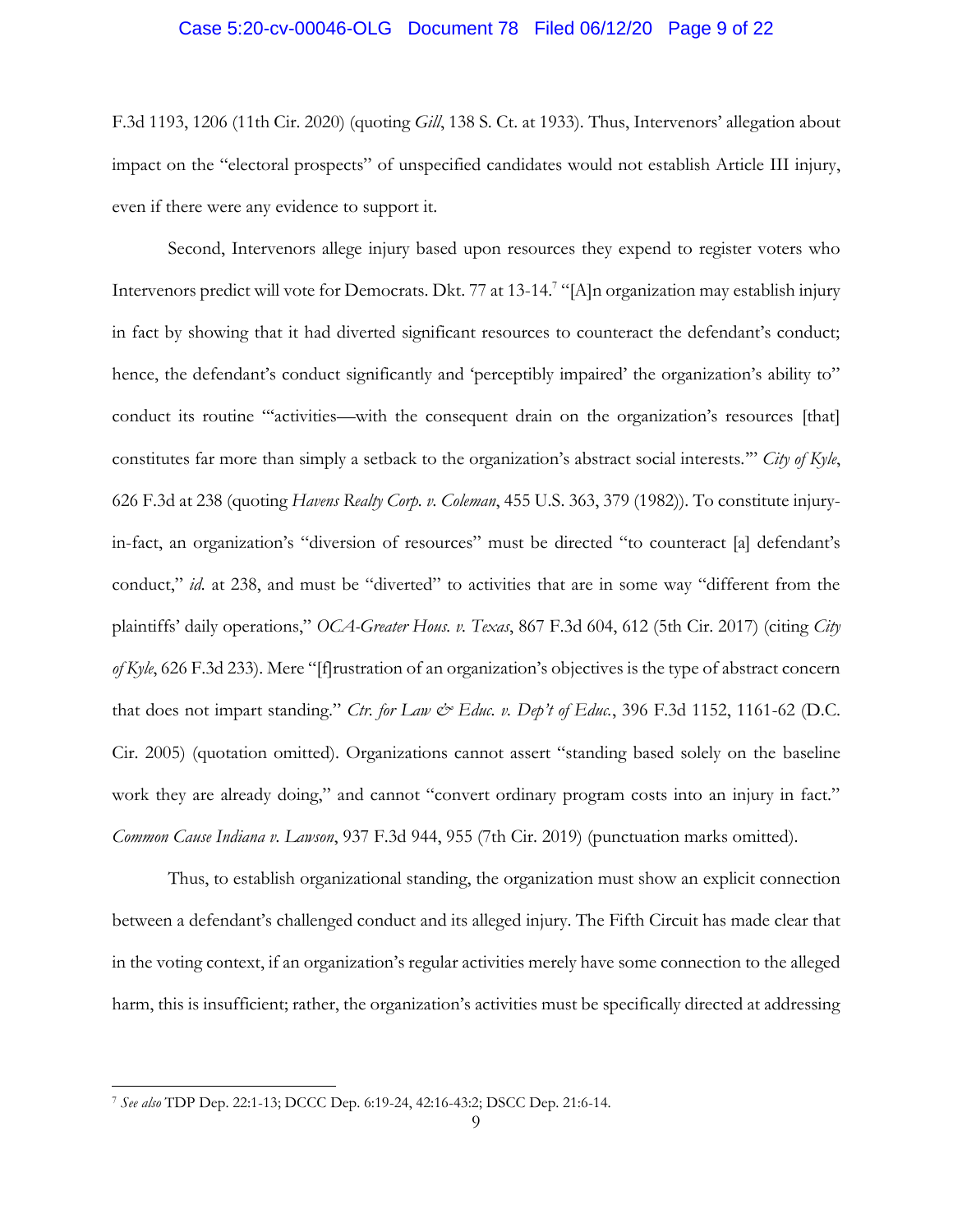### Case 5:20-cv-00046-OLG Document 78 Filed 06/12/20 Page 10 of 22

the alleged wrong and reaching the allegedly affected voters. *See ACORN v. Fowler*, 178 F.3d 350, 359 (5th Cir. 1999); *see also* Dkt. 73 at 6-7 (discussing *Fowler*). In other words, an organization's expenditures must be "caused by an[] action by" the defendant that the organization "claims is illegal, as opposed to part of the normal, day-to-day operations of the group," to confer standing. *See Fowler*, 178 F.3d at 358 (citing *Fair Hous. Council of Suburban Philadelphia v. Montgomery Newspapers*, 141 F.3d 71, 78 & n.5 (3d Cir. 1998)). Moreover, a plaintiff "cannot manufacture standing by choosing to make expenditures based on" an alleged harm that is not itself an injury-in-fact. *Clapper v. Amnesty Intern. USA*, 568 U.S. 398, 402 (2013). A diversion of resources is not a cognizable injury in fact unless the plaintiff "would have suffered some other injury if it had not diverted resources to counteracting the problem." *La Asociacion de Trabajadores de Lake Forest v. City of Lake Forest*, 624 F.3d 1083, 1088 (9th Cir. 2010).

Intervenors cannot meet this standard. Instead, the evidence shows that Intervenors dedicate resources to identifying and registering people likely to support Democrats when they believe that doing so will help elect Democrats to office—and that they would engage in the exact same activities regardless of how Defendants handle online driver license transactions. 8

Intervenors simply target Democratic voters, with no knowledge of whether they have transacted with DPS online.<sup>9</sup> There is no competent evidence that they have undertaken any activity specifically because of the Defendants' challenged conduct. They have not proven that they have had to forgo any specific activities because of the challenged conduct, and they have not proven they would act any differently at all if they were successful in this litigation. Thus, to the extent that the Intervenors engage in voter-registration activities, those activities are wholly untethered to Defendants' allegedly unlawful practices. Intervenors have therefore failed to show that they "diverted significant resources to counteract the [Defendants'] conduct" such that "the [Defendants'] conduct

 $\overline{a}$ 

<sup>8</sup> *See, e.g.,* TDP Dep. 22:2-13; DCCC Dep.14:2-8; DSCC Dep. 41:8-12.

<sup>9</sup> TDP Dep. 101:18-22; 108:21-109:6; DCCC Dep. 89:4-16, 98:2-8, 101:17-21; DSCC Dep. 39:13-21, 30:2-13, Ex. 5.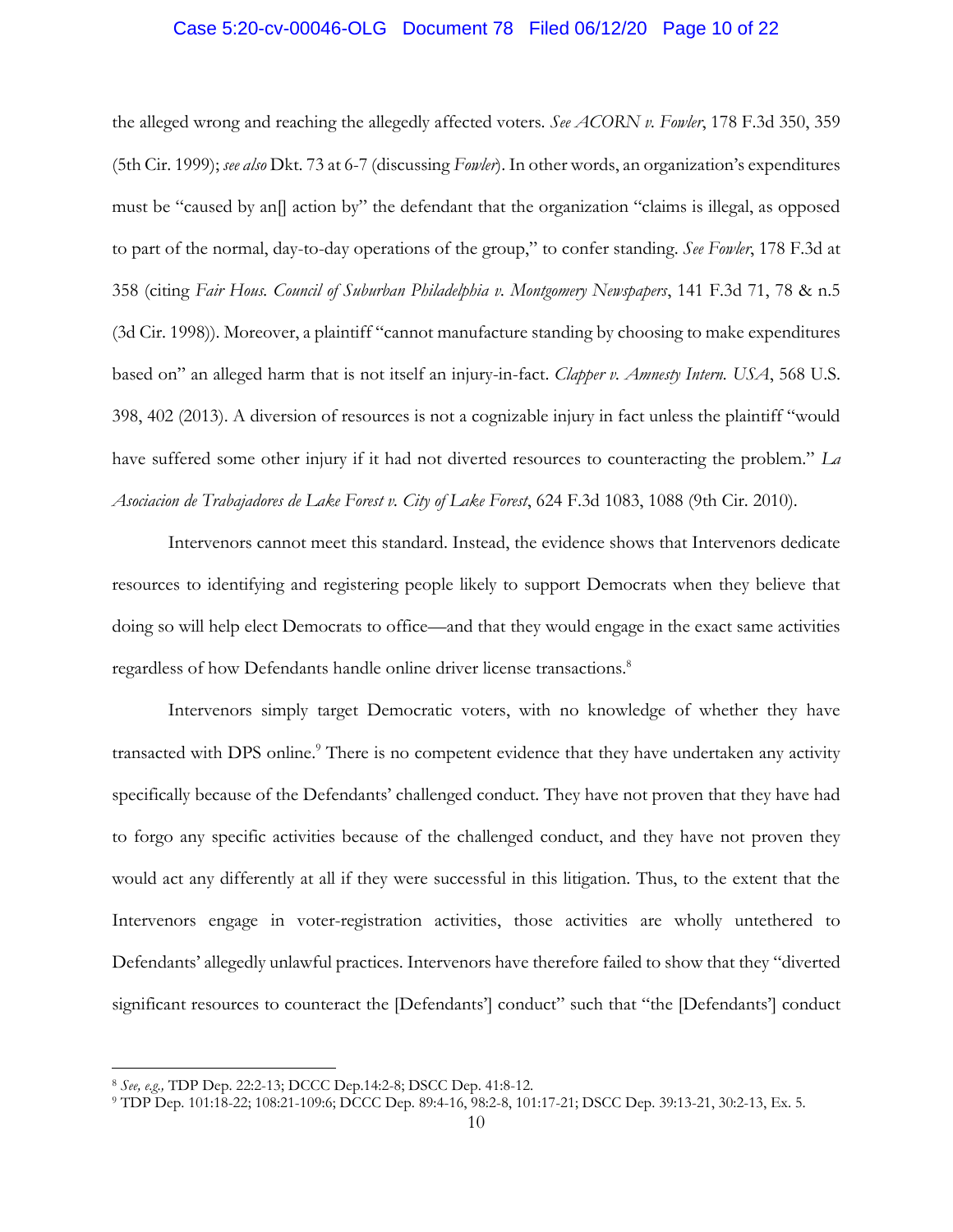### Case 5:20-cv-00046-OLG Document 78 Filed 06/12/20 Page 11 of 22

significantly and 'perceptibly impaired' the organization's ability to" engage in its "routine activities," as required to show organizational standing. *City of Kyle*, 626 F.3d at 238. Quite the contrary—voter registration targeted to help Democratic candidates is already central to these organizations' "routine activities."<sup>10</sup> Intervenors have not suffered any "concrete and demonstrable" injury. *Havens Realty Corp. v. Coleman*, 455 U.S. at 379; *City of Kyle*, 626 F.3d at 238.

Moreover, to the extent that the record reflects that Intervenors expended any specific resources on voter registration in Texas, there is no evidence that they did so until *after* joining this lawsuit.<sup>11</sup> The fact that the sole activities Intervenors rely upon to support their standing *post-date* their involvement in this lawsuit provides an additional and independent basis why they lack standing*. See, e.g., Pluet v. Frasier*, 355 F.3d at 386; *Soc'y of Separationists, Inc. v. Herman*, 959 F.2d at 1288.

#### **ii. Causation**

Intervenors also lack standing because they cannot establish causation as to either of their alleged injuries. Whether or not a voter completes the steps Texas law sets out to register to vote or update an existing registration depends on that voter. Thus, even if Intervenors presented evidence of an impact on their electoral prospects or a diversion of resources away from their routine activities (they have not), Defendants' conduct cannot have been the cause. Rather, any such outcome is the result of independent action by individual Texas voters, and does not satisfy the causation element necessary to establish Article III standing. *See Lujan*, 504 U.S. at 560 (for an injury-in-fact to be fairly traceable to the challenged action of the defendant, "there must be a causal connection between the injury and the conduct complained of."); *Westfall v. Miller*, 77 F.3d 868, 871-73 (5th Cir. 1996) (injury stemming from plaintiff's own inaction severs causal link between that injury and any conduct of

l

<sup>10</sup> TDP Dep. 22:2-13; DCCC Dep.14:2-8; DSCC Dep. 41:8-12.

<sup>11</sup> *See, e.g,*, DSCC Dep. Ex. 5 (reflecting that DSCC's first transfer to TDP took place on January 10, 2020); DCCC Dep. Ex. 3 (affidavit filed January 28, 2020, referring to a "recent" contract to pay a consultant for voter-outreach activities in Congressional District 23); TDP Dep. Ex. 2 at TDP\_000063 (January 15, 2020 email noting future plans to launch a voterregistration program.).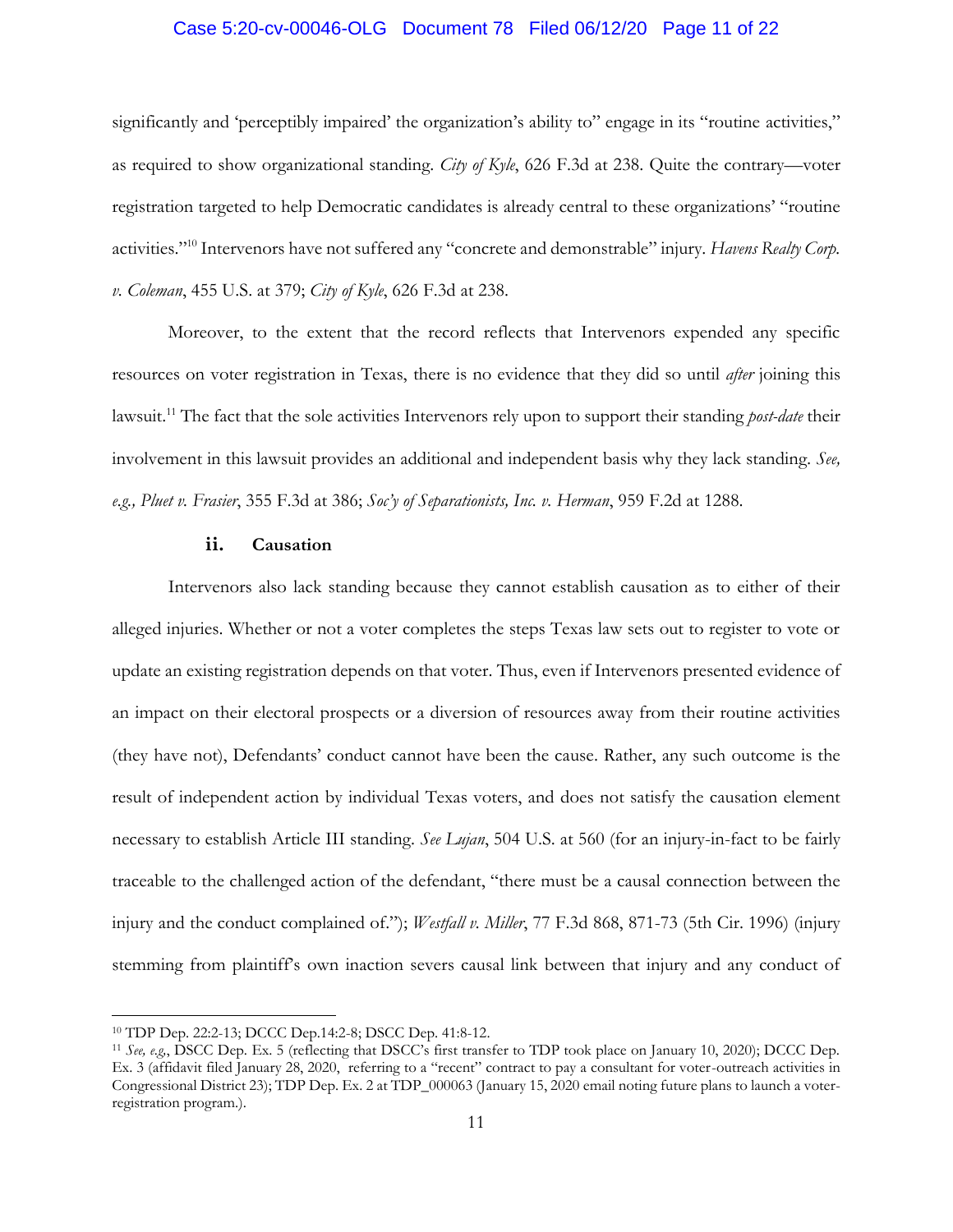### Case 5:20-cv-00046-OLG Document 78 Filed 06/12/20 Page 12 of 22

defendant). This Court should "decline to abandon [the] usual reluctance to endorse standing theories that rest on speculation about the decisions of independent actors," and should conclude that Intervenors lack standing. *Clapper v. Amnesty Int'l USA*, 568 U.S. at 414.

Moreover, Intervenors concede that it is impossible for them to trace what resources were expended on voting efforts.<sup>12</sup> Thus, it strains credulity to assert that—even if this amounts to injury it can be "fairly traced" to anything in particular, much less Texas law. *See, e.g.*, *id.* at 413-14 (discussing traceability requirement for causation).

#### **C. Intervenors Lack Associational Standing.**

Intervenors' assertion of associational standing, Dkt. 77 at 19-21, also fails. An association has standing to sue on its members' behalf when: (1) its members would have standing to sue in their own right; (2) the interests it seeks to protect are germane to the organization's purpose; and (3) neither the claim asserted nor the relief requested requires the participation of individual members. *Texans United for a Safe Econ. Educ. Fund v. Crown Cent. Petroleum Case Corp.*, 207 F.3d 789, 792 (5th Cir. 2000) (citing *Hunt v. Washington St. Apple Advert. Comm'n*, 432 U.S. 333, 343 (1977); *Friends of the Earth, Inc. v. Chevron Chem. Co.*, 129 F.3d 826, 827–28 (5th Cir. 1997)). Intervenors argue that they have standing to sue "on behalf of Democratic Texas voters (their members and constituents) who are not able to register to vote when they update their addresses or renew their licenses with DPS," including individual plaintiff "John Harms, who voted in the March [2020] Democratic primary." Dkt. 77 at 20. This does not meet Intervenors' burden to show associational standing for at least three reasons.

First, there is no evidence that any Intervenor has members within the meaning of the associational standing test. *See Hunt v. Wash. State Apple Advert. Comm'n*, 432 U.S. at 344 (requiring "indicia of membership"). To meet this standard, an organization must have members who "elect

l

<sup>12</sup> TDP Dep. 45:14-21, 101:1-4; DCCC Dep. 84:8-10, 85:22-86:23; DSCC Dep. 30:2-13.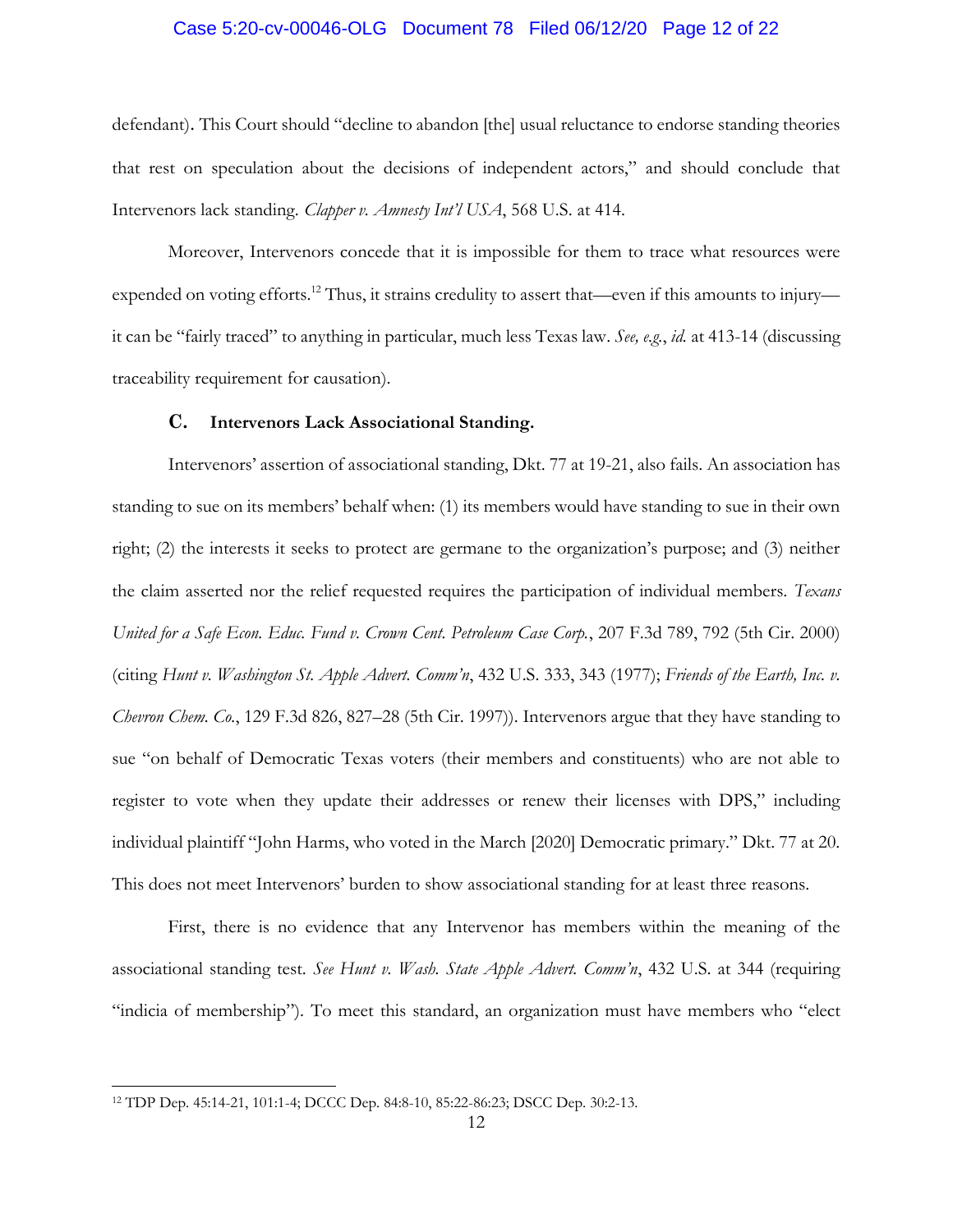### Case 5:20-cv-00046-OLG Document 78 Filed 06/12/20 Page 13 of 22

leadership, serve as the organization's leadership, and finance the organization's activities, including the case's litigation costs." *Tex. Indigenous Council v. Simpkins*, No. 5:11-cv-315, 2014 WL 252024, at \*3 (W.D. Tex. Jan. 22, 2014); *see also Hunt*, 432 U.S. at 344-45 (describing indicia of membership). Intervenors' own summary judgment evidence shows only that TDP regards "approximately 2,084,000 Texans who voted in the March 3rd Democratic primary" as its members; that DSCC's members are the Democrats elected to Congress; and that DCCC does not regard Democratic voters as their members. Dkt. 77 at 19 (citing Dkt. 77-1 at Appx. 466, 594, 672). This falls far short of demonstrating the "indicia of membership" required for an association to establish standing as such. *Cf. Ass'n for Retarded Citizens of Dall. v. Dall. Cnty. Mental Health & Mental Retardation Ctr. Bd. of Trustees*, 19 F.3d 241, 244 (5th Cir. 1994) (finding that an organization is not a "membership" group eligible to assert associational standing under *Hunt* unless its members "participate in and guide the organization's efforts.")

Second, even if any Intervenor were a "membership" organization for purposes of associational standing, they still must identify at least one specific member of the organization with standing in their own right. *See City of Kyle*, 626 F.3d at 238-39. The only individual voter Intervenors even mention is John Harms, who testified that he voted in the 2020 Democratic primary. Dkt. 77 at 20 (citing Dkt. 77-1, Interv. MSJ App.466). As Defendants have already briefed, Mr. Harms himself lacks standing to maintain his claims in this case. *See* Dkt. 60 at 7-8. But even if Mr. Harms did have standing, no Intervenor could ride his coattails to Article III jurisdiction. Indeed, Texas is an openprimary state, meaning that any eligible voter may participate in the primary election of either major party. Intervenors offer no evidence that Mr. Harms is, in fact, a member of TDP, DSCC, or DCCC or even that he is a Democrat. Mr. Harms has not alleged as much, either. *See* Dkt. 1. And Intervenors certainly make no effort to demonstrate that Mr. Harms is a member within the meaning of *Hunt*—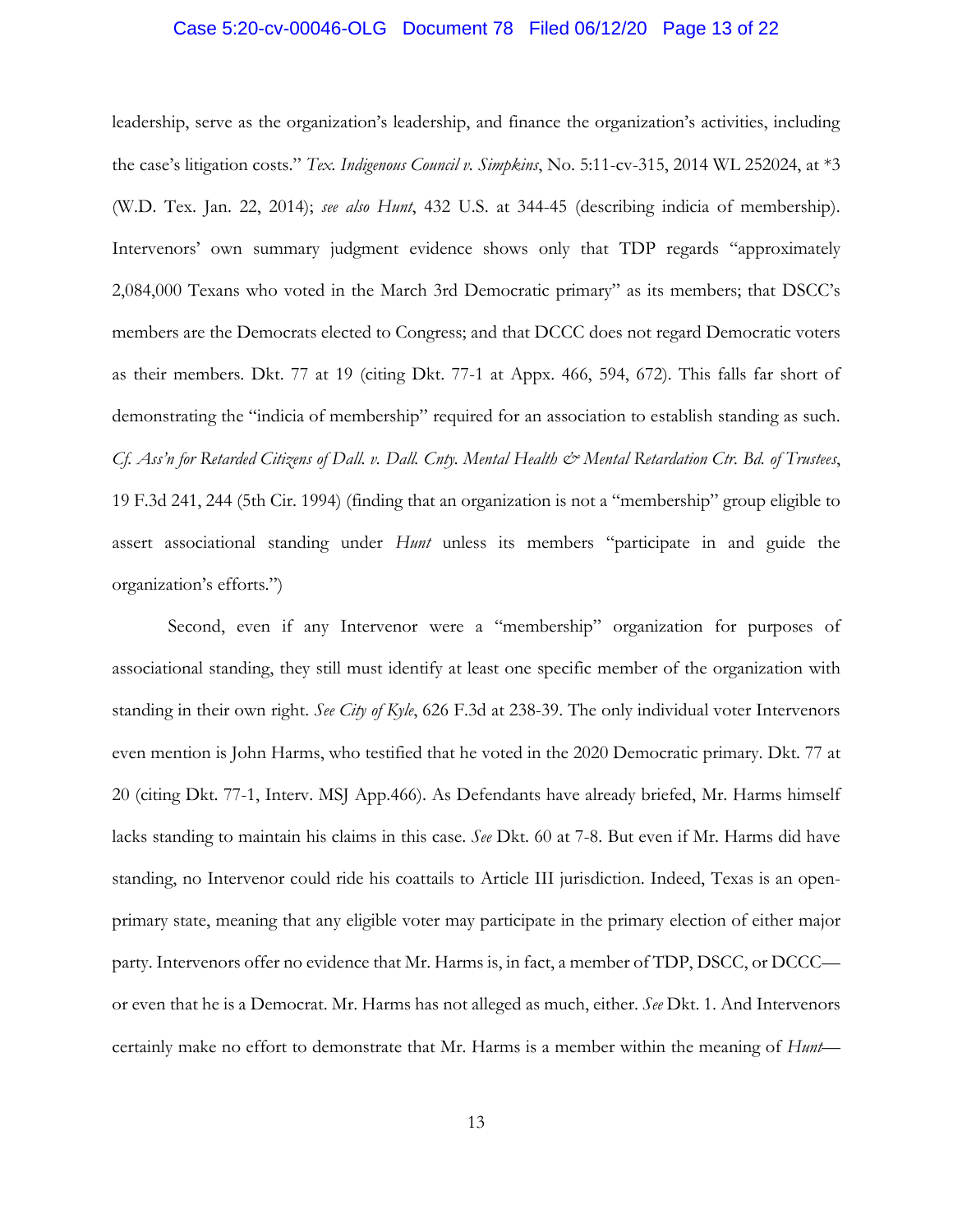### Case 5:20-cv-00046-OLG Document 78 Filed 06/12/20 Page 14 of 22

there is no evidence he participates in electing the organization's members, serving in the organization, and financing its activities. *Cf. Hunt*, 432 U.S. at 344-45.

Third, even under Intervenors' expansive definition of a membership organization, there is no evidence that any of their purported "members" has standing to sue. This requires evidence "establishing that at least one identified member had suffered or would suffer harm." *Summers v. Earth Island Inst.*, 555 U.S. 488, 498 (2009) (citations omitted); *see also Funeral Consumers All. v. Serv. Corp. Int'l*, 695 F.3d 330, 344 (5th Cir. 2012). The Fifth Circuit has carefully and particularly described the standing burden that a plaintiff must carry in this litigation. *See Stringer v. Whitley*, 942 F.3d 715 (5th Cir. 2019). Intervenors have not even attempted to do so. Thus, they lack associational standing.

#### **II. Collateral Estoppel is Inapposite.**

Intervenors assert that "Defendants are precluded from relitigating the equal protection claim under the doctrine of collateral estoppel, which promotes judicial economy by preventing 'needless litigation,'" Dkt. 77 at 22 (citation omitted). In support, they rely solely upon *Stringer I*—a case that did not involve them—asserting in essence that Defendants are not entitled to mount a defense to Intervenor's lawsuit. Dkt. 77 at 22-24. They also ignore that *Stringer I* did not involve any organizational plaintiffs at all, but solely dealt with individual rights under the NVRA. Far from being "needless," this is Defendants' first opportunity to test Intervenors' claim and theories—including their boundless, overreaching, and erroneous conceptions of standing and equal protection. The notion that collateral estoppel would apply to Intervenors' claim defies common sense.

Intervenors' legal analysis of collateral estoppel (or "issue preclusion") also egregiously misstates this foundational doctrine. *Id.* Intervenors first cite *Winters v. Diamond Shamrock Chem. Co.*, 149 F.3d 387, 396 (5th Cir. 1998), which held that a litigant was *not* entitled to use collateral estoppel offensively to bar relitigation of an issue in the removal context. This has nothing to do with the facts here. Second, they cite *Langley v. Price*, 926 F.3d 145 (5th Cir. 2019), which noted the rather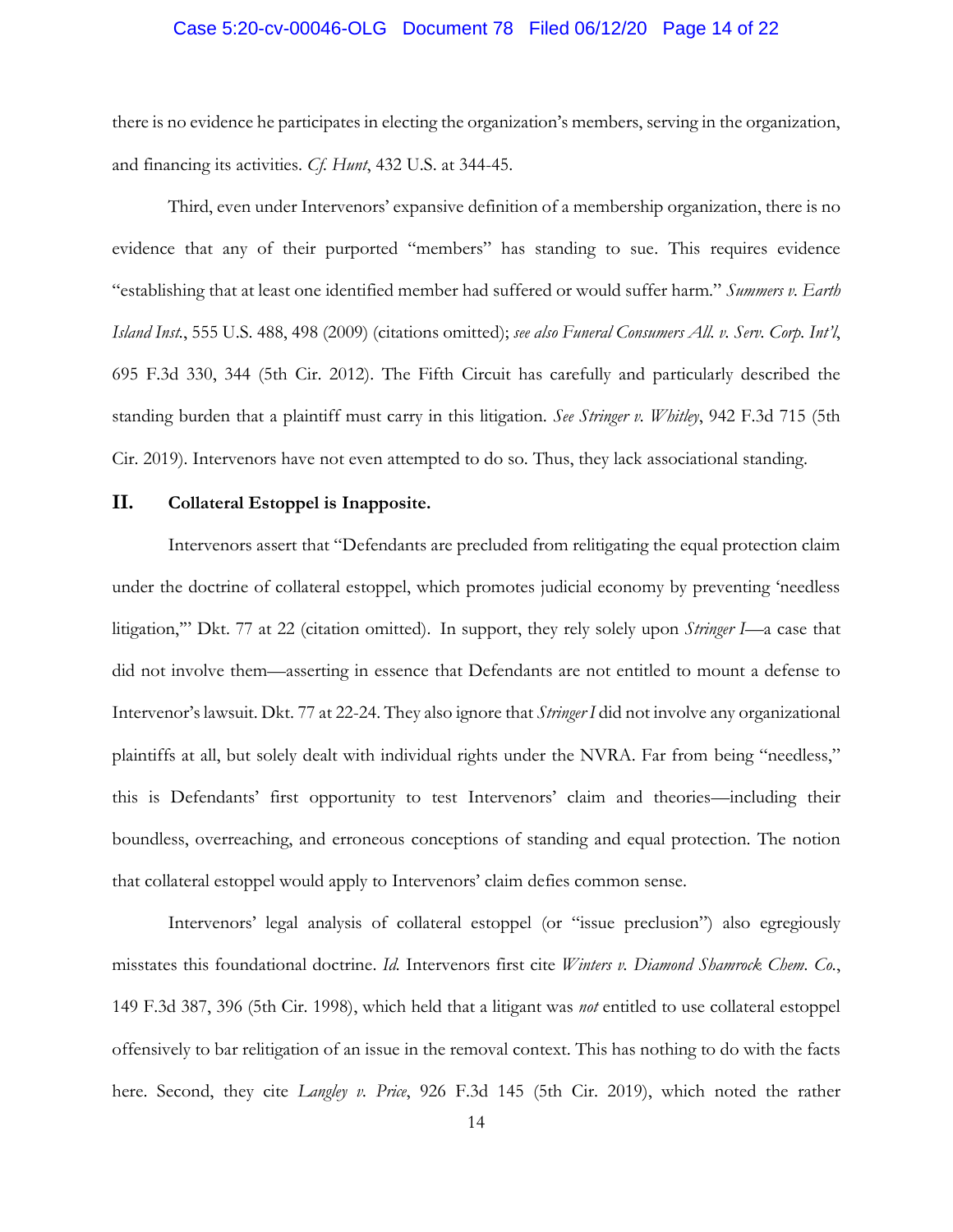#### Case 5:20-cv-00046-OLG Document 78 Filed 06/12/20 Page 15 of 22

unremarkable proposition that, "[w]hen a judgment is partially reversed on appeal, '[t]here is no preclusion as to the matters vacated or reversed." Dkt. 77 at 18 (quoting *Langley*, 926 F.3d at 167).

Indeed. "[A] civil judgment generates issue preclusion only when it's 'valid and final.'" *Langley*, 926 F.3d at 164 (quoting Restatement (Second) of Judgments § 27 (Am. Law Inst. 1982)). "[O]nce a civil judgment is reversed on appeal, it's obviously no longer 'valid' and retains *zero* preclusive effect." *Id.* The Fifth Circuit reversed and vacated the judgment in *Stringer I* in its entirety because the plaintiffs who brought that case lacked standing; no part of that order survived. *See Stringer v. Whitley* (*Stringer I*), 942 F.3d 715 (5th Cir. 2019). Accordingly, that prior judgment "retains *zero* preclusive effect." *Langley*, 926 F.3d at 164. Collateral estoppel has nothing to do with this case.

# **III. Defendants are Entitled to Summary Judgment Dismissing Intervenors' Claim.**

Intervenors' merits argument on summary judgment, remarkably, relies solely upon citations to *Stringer I* and a smattering of cursory references to *Anderson-Burdick*. Dkt. 77 at 18-20. This will not do. *See, e.g., Lawrence v. Fed. Home Loan Mortg. Corp.*, 808 F.3d at 673 (to meet summary judgment burden, plaintiff cannot rely on unsupported or conclusory assertions, speculation, or subjective belief but must instead put forward specific facts). Instead, the evidence shows that Intervenors suffer no equal protection violation. Thus, if the Court determines that it has jurisdiction over Intervenors' claim at all, it should enter summary judgment dismissing that claim because Intervenors have not even stated—let alone proven—a violation of the Equal Protection Clause.

#### **A. Intervenors Have Not Stated a Violation of the Equal Protection Clause.**

To maintain an equal protection claim, a political party must allege "intentional discrimination against an identifiable political group and an actual discriminatory effect on that group." *Republican Party of N.C. v. Martin*, 980 F.2d 943, 955 (4th Cir. 1992) (citation omitted); *see also, e.g.*, *Veasey v. Abbott*, 830 F.3d 216, 230 (5th Cir. 2016) (en banc) (stating that "[p]roof of racially discriminatory intent or purpose is required to show a violation of the Equal Protection Clause") (quoting *Village of Arlington*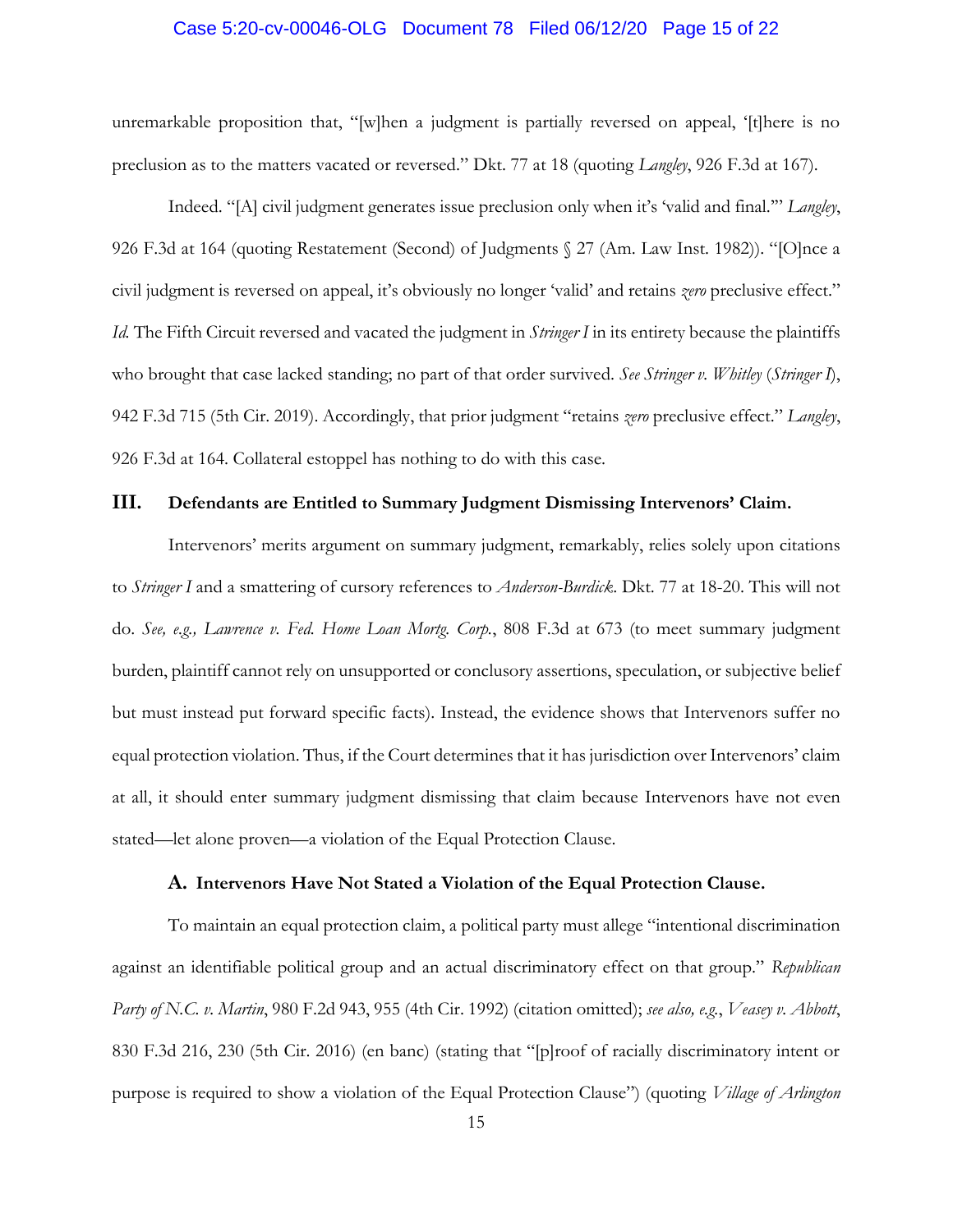# Case 5:20-cv-00046-OLG Document 78 Filed 06/12/20 Page 16 of 22

*Heights v. Metro. Hous. Dev. Corp.*, 429 U.S. 252, 265 (1977)). Intervenors do not even allege purposeful discrimination in which any class—let alone a political one—is favored over another.

Statutes providing neutral rules, which might benefit any political party, are not rendered discriminatory by the fact that they benefit one party when applied in particular circumstances. S*ee Rodriguez v. Popular Democratic Party*, 457 U.S. 1, 10 n.10 (1982) (holding that "a statute providing that all such vacancies [in the legislature] be filled by appointment does not have a special impact on any discrete group of voters or candidates" and thus is not discriminatory for equal-protection purposes). Intervenors offer no argument that Defendants' handling of online transactions disproportionately impacts them. And they certainly do not allege that it is the result of "intentional discrimination" against Democrats. *Cf. Republican Party of N.C. v. Martin*, 980 F.2d at 955.

Because Intervenors have not even met this threshold pleading standard, Defendants re-urge and incorporate by reference their argument that this claim should be dismissed on its face without reference to the record. *See, e.g.,* Dkt. 56. But the record readily confirms this result.

## **B. Intervenors Have Not Proven an Equal Protection Violation.**

#### **i. The Legal Standard**

"[T]he Constitution of the United States protects the right of all qualified citizens to vote, in state as well as in federal elections." *Reynolds v. Sims*, 377 U.S. 533, 554 (1964). "It does not follow, however, that the right to vote in any manner . . . [is] absolute." *Burdick v. Takushi*, 504 U.S. 428, 433 (1992). To that end, *Anderson-Burdick*'s "flexible standard" generally governs First and Fourteenth Amendment challenges predicated on voting rights. *Burdick*, 504 U.S. at 434; *see also Anderson v. Celebrezze*, 460 U.S. 780 (1983). Under that standard, courts "weigh the character and magnitude of the asserted injury to the rights protected by the First and Fourteenth Amendments against the precise interests put forward by the State as justifications for the burden imposed by its rule." *Tex. Indep. Party v. Kirk*, 84 F.3d 178, 182 (5th Cir. 1996) (citing *Burdick*, 504 U.S. at 434; *Anderson*, 460 U.S. at 789).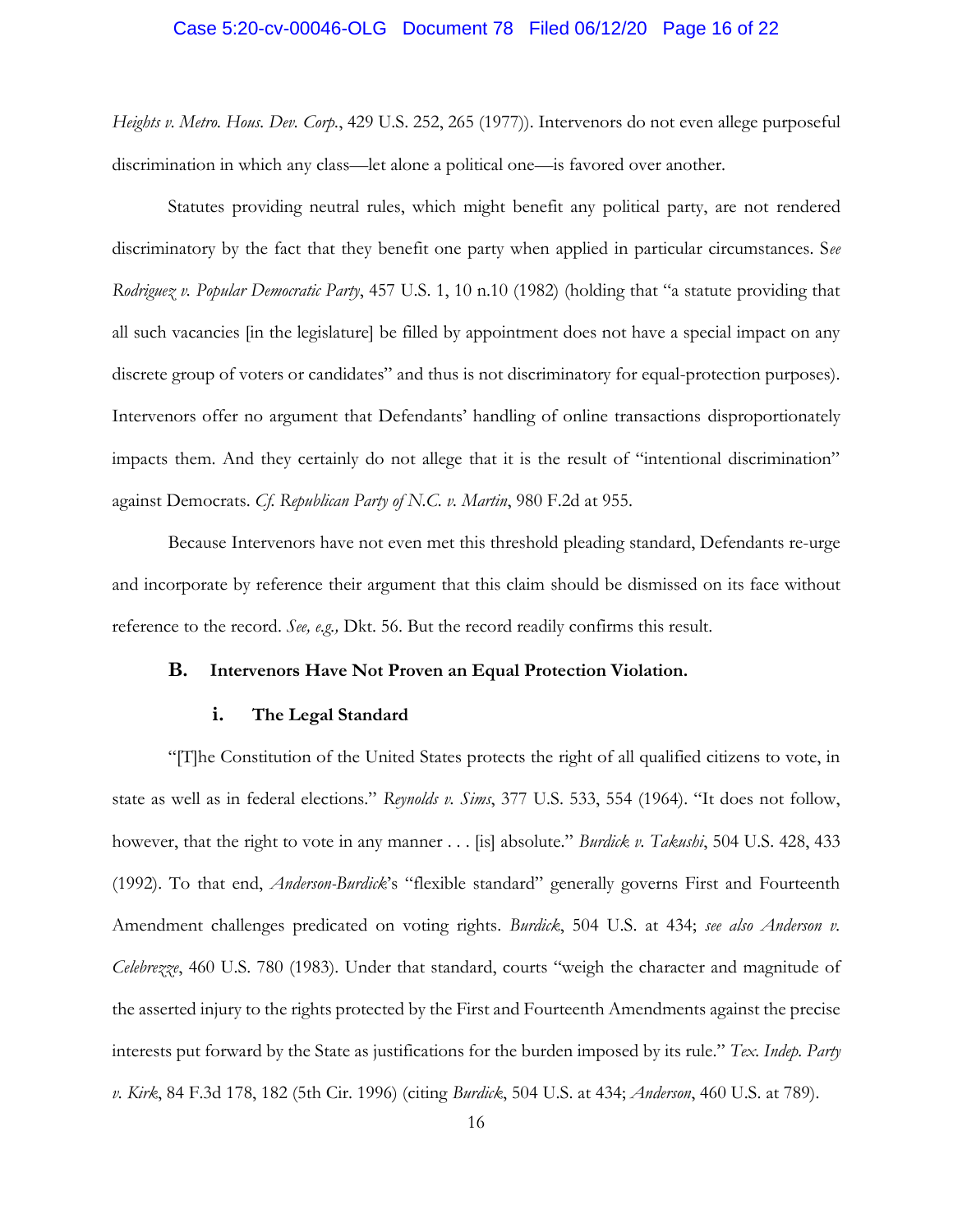### Case 5:20-cv-00046-OLG Document 78 Filed 06/12/20 Page 17 of 22

"The rigorousness of the inquiry into the propriety of the state election law depends upon the extent to which the challenged regulation burdens First and Fourteenth Amendment rights." *Id.* (citing *Burdick*, 504 U.S. at 434). Strict scrutiny applies only when the right to vote is "subjected to 'severe' restrictions." *Burdick*, 504 U.S. at 434. Where a law "imposes only reasonable, nondiscriminatory restrictions upon the First and Fourteenth Amendment rights of voters, the State's important regulatory interests are generally sufficient to justify the restrictions." *Id.; see also Anderson*, 460 U.S. at 788. Courts consider a state's election regime in its entirety, including aspects which mitigate the burdens of any challenged provision. *See, e.g., Crawford v. Marion Cty. Election Bd*., 553 U.S. 181, 199 (2008); *Ohio Democratic Party v. Husted*, 834 F.3d 620, 627-28 (6th Cir. 2016) (noting that numerous opportunities available to cast a ballot mitigate burden of early voting requirements).

Last week, the Fifth Circuit addressed the standard for voting-related equal protection claims: unless plaintiffs "'are in fact absolutely prohibited from voting by the State,'" it held, "the right to vote is not 'at stake,' and rational-basis review follows." *Texas Democratic Party v. Abbott*, No. 20-50407, 2020 WL 2982937, at \*10 (5th Cir. June 4, 2020) (applying rational basis review to statute allowing voters 65 or older to vote by mail without extending that opportunity to voters under 65) (quoting *McDonald v. Bd. of Election Comm'rs of Chi.*, 394 U.S. 802, 808 n.7, 807, 807–11 (1969)).<sup>13</sup> Accordingly, under the flexible standard that applies to Intervenors' claim, as stated by the Fifth Circuit, Defendants need only pass a rational basis review. But even if a higher standard applies, Intervenors' claim still fails.

#### **ii. Texas's written signature requirement survives rational basis review.**

Because "the right to vote is not 'at stake,'" rational basis review applies. *Texas Democratic Party v. Abbott*, 2020 WL 2982937, at \*10. Under this standard, "statutory classifications will be set aside only if no grounds can be conceived to justify them," and "[t]he law need only 'bear some rational

 $\overline{a}$ 

<sup>13</sup> *See also, e.g.*, *Biener v. Calio*, 361 F.3d 206, 214 (3d Cir. 2004) (ballot access restriction); *Michigan State A. Philip Randolph Inst. v. Johnson*, 749 F. App'x 342, 350 (6th Cir. 2018) (straight-ticket voting).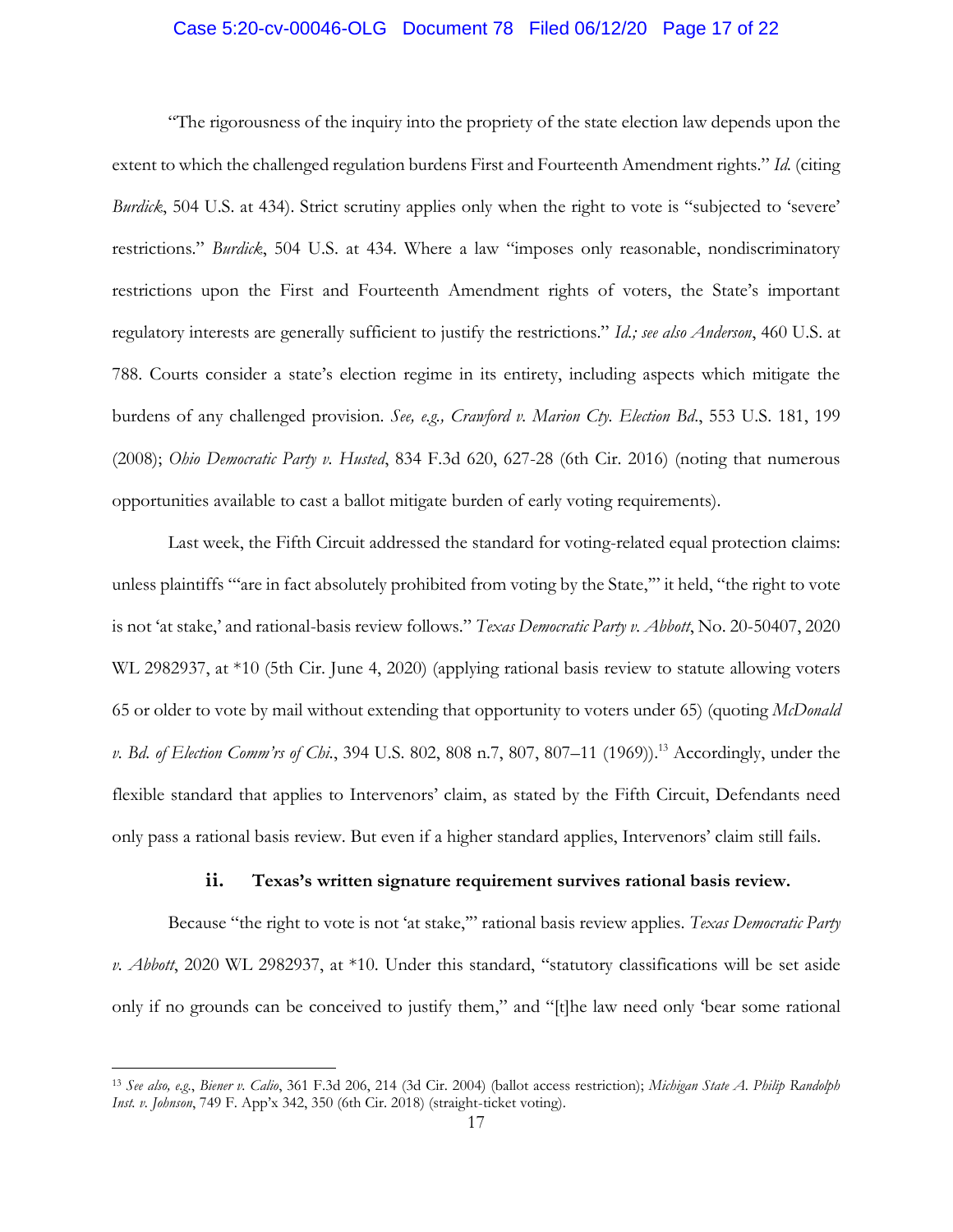### Case 5:20-cv-00046-OLG Document 78 Filed 06/12/20 Page 18 of 22

relationship to a legitimate state end.'" *Id.* (citations omitted). In other words, "a court must uphold the law if there is any conceivable basis for it." *Id.* (*citing Box v. Planned Parenthood of Ind. & Ky., Inc.*, 139 S. Ct. 1780, 1782 (2019) (per curiam)). It cannot be debated that States have an interest in requiring a signature from voters—the NVRA itself recognizes that voter-registration applications must be signed under penalty of perjury. 52 U.S.C.  $\Diamond$  20504(c). This provides ample justification for Texas's statutory requirement that "[a] registration application must be in writing and signed by the applicant." TEX. ELEC. CODE § 13.002(b).

# **iii. Even under a more stringent standard, Texas's written signature requirement does not violate the Equal Protection Clause.**

Under *Anderson-Burdick*, we turn first to the "character and magnitude of the asserted injury to the rights protected by the First and Fourteenth Amendments" at issue. Intervenors assert (by reference to the plaintiffs' filings in *Stringer I*) that Texans who choose online transactions are burdened because—unlike those who choose to visit DPS in person or mail a voter-registration application to their county—online users cannot simply check a box to become registered to vote or change their registration address. Instead, individuals who engage in an online transaction must print out a voter-registration form, fill it out, sign it, and mail it, which satisfies Texas's writtensignature requirement. But neither Intervenors nor the Plaintiffs whose arguments they rely upon explain how being treated like everyone else—supplying a written signature in order to register or update an existing registration—is a burden on their equal-protection rights. If a Texan desires the simplicity of checking a single box, she may fill out a paper registration form. Put differently, providing multiple options for individuals to register to vote is not a violation of the Equal Protection Clause even if Intervenors consider some options more convenient than others.

The precise interest of the State in requiring written signatures, which necessarily forecloses online voter registration in a new county, is in maintaining accurate voting rolls and combatting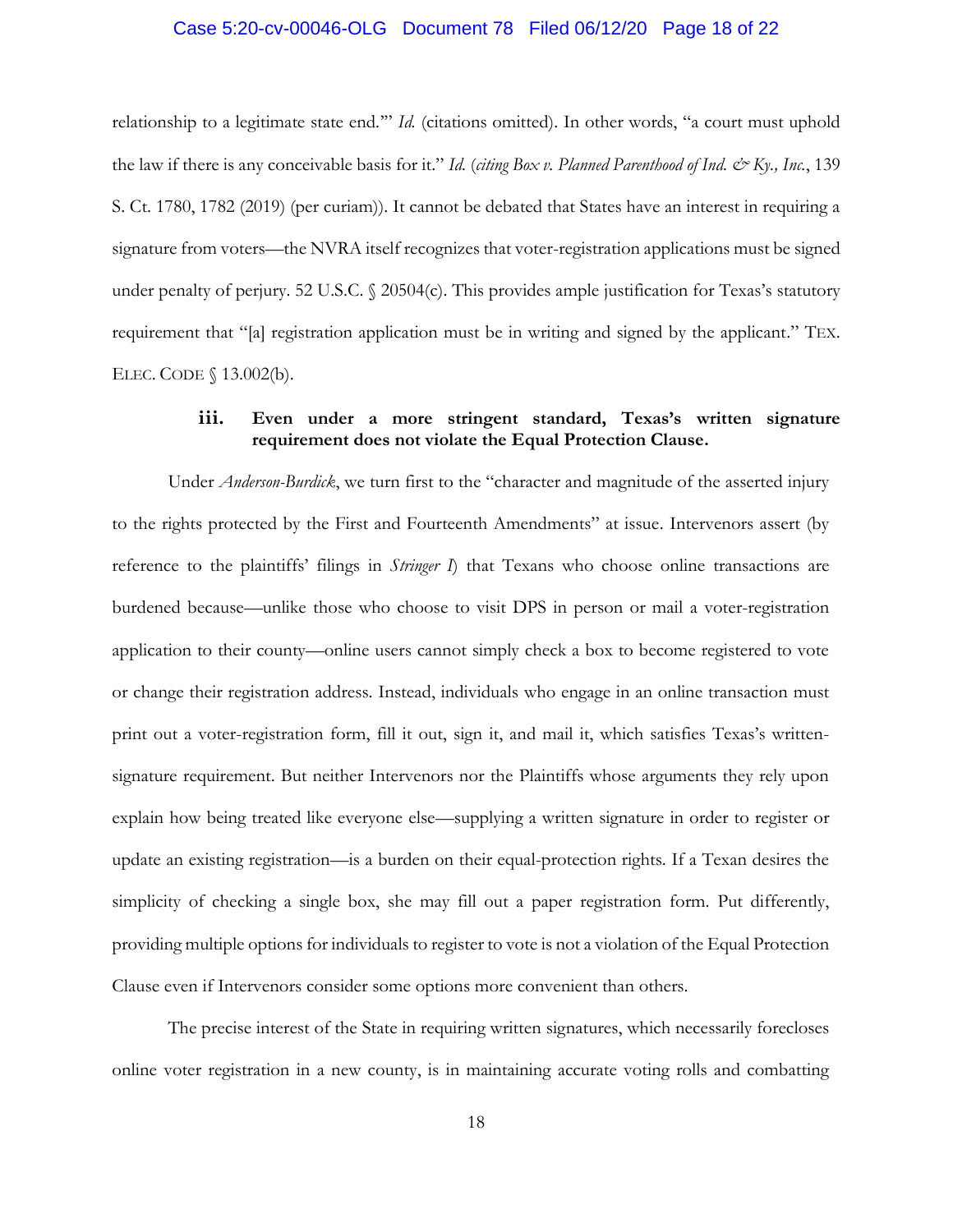#### Case 5:20-cv-00046-OLG Document 78 Filed 06/12/20 Page 19 of 22

fraud. And Texas can use the written signatures in cases of fraud, identity theft, consideration of absentee ballots, and when there are problems with electronically captured signatures. *See, e.g.*, *Stringer I*, Dkt. 77-1 at 82; 80-1 at 61, 71-72; *see also Husted v. A. Philip Randolph Inst.*, 138 S. Ct. 1833, 1838 (2018) ("It has been estimated that 24 million voter registrations in the United States—about one in eight—are either invalid or significantly inaccurate. Pew Center on the States, Election Initiatives Issue Brief (Feb. 2012).").

This Fifth Circuit has also recognized that preventing voter-registration fraud is a permissible state interest that warrants some limits on voter registration. *Voting for Am.*, 732 F.3d at 394-95. It is not necessary for Defendants to produce specific evidence of fraud to justify preventative measures. *Id.* (citing *Crawford v. Marion Cty. Election Bd.*, 553 U.S. at 196 (plurality op.)); *see Short v. Brown*, 893 F.3d 671, 679 (9th Cir. 2018) (finding "general interest in increasing voter turnout" sufficient to justify experimental use of mail-in ballots in specific counties); *Tripp v. Scholz*, 872 F.3d 857, 866 (7th Cir. 2017) (finding "speculative concern" sufficient to justify ballot-access limitation); *Ohio Democratic Party v. Husted*, 834 F.3d at 632 (holding that when a regulation is "not unduly burdensome," a State does not have to "prove" that evidence supports its interest; the court may defer to the legislature's findings); *Munro v. Socialist Workers Party*, 479 U.S. 189, 195 (1986) ("Legislatures . . . should be permitted to respond to potential deficiencies in the electoral process with foresight rather than reactively . . . ."). A State may act to prevent potential fraud, as "[a]ny corruption in voter registration affects a state's paramount obligation to ensure the integrity of the voting process and threatens the public's right to democratic government." *Voting for Am.*, 732 F.3d at 394. "There should be 'no question about the legitimacy or importance of the State's interest in counting only the votes of eligible voters.'" *Tex. Democratic Party v. Abbott*, 2020 WL 2982937, at \*18 (Ho, J., concurring) (quoting *Crawford*, 553 U.S. at 196).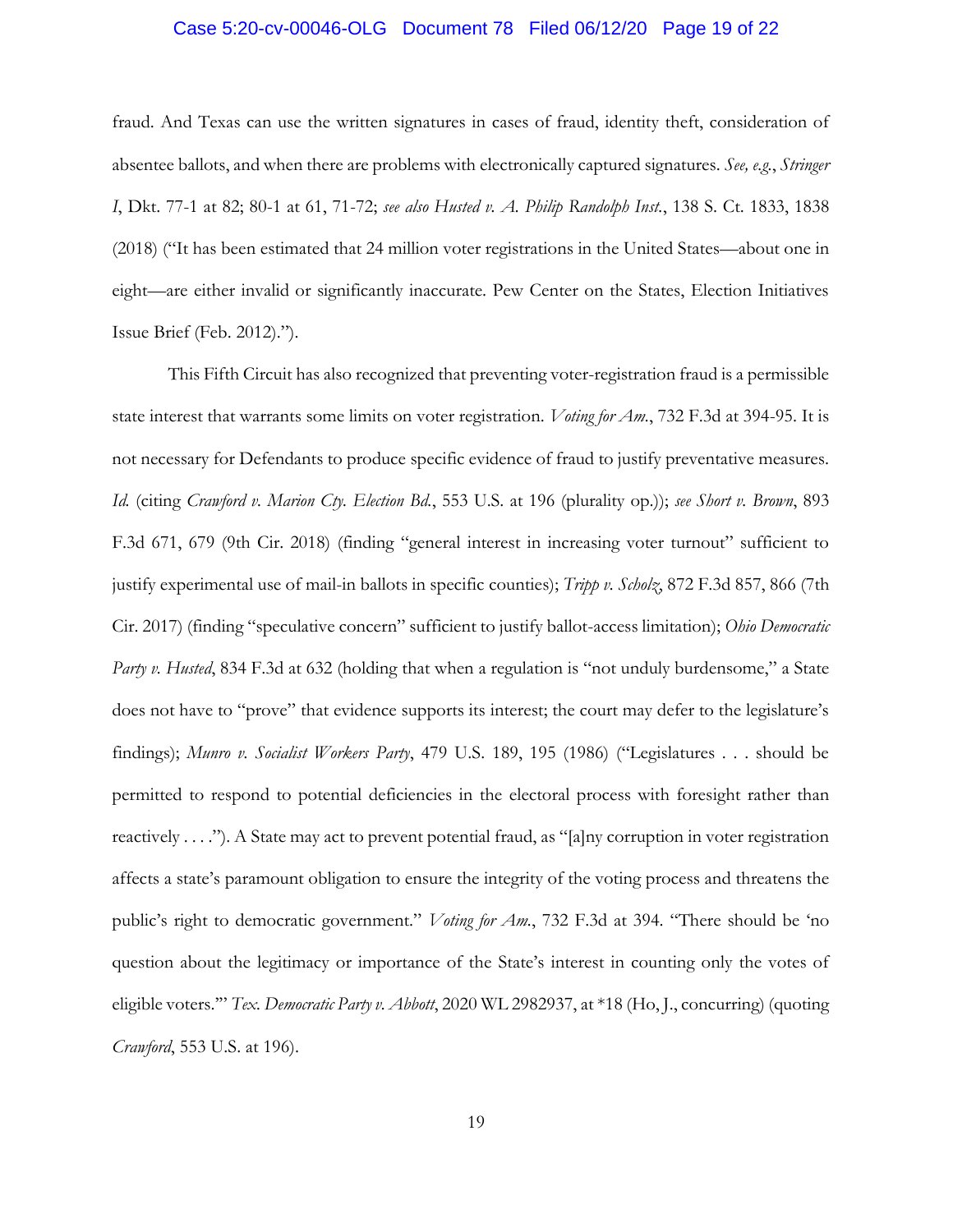### Case 5:20-cv-00046-OLG Document 78 Filed 06/12/20 Page 20 of 22

As noted above, Intervenors have no equal protection right at stake here. But even if they could assert one, the State's interest would outweigh it. Texas provides multiple options to register to vote, some of which particular Texans might find more or less convenient, but all of which satisfy the State's written-signature requirement to register in a new county. Determining whether to permit online voter registration is a quintessentially state-law function, absent a preemptive federal law requiring it. U.S. CONST. art. I, § 4, cl. 1. Congress and the Texas Legislature have considered mandating online voter registration but, to date, neither legislative body has required it. *See, e.g.*, Voter Empowerment Act of 2015, H.R. 12, 114th Cong. (2015); Voter Empowerment Act of 2012, H.R. 5799/S. 3608, 112th Cong. (2012); Tex. H.B. 953, 84th Leg., R.S., (2015); Tex. S.B. 385, 84th Leg., R.S. (2015). The Equal Protection Clause does not require online voter registration either.

No person's right to vote is unconstitutionally burdened by Texas's written-signature requirement for voter registration. Consequently, Intervenors are not entitled to what they demand.

#### **iv. Intervenors request unworkable relief.**

Defendants re-urge that injunctive relief is not warranted here, but without conceding this option, note that any injunctive relief must, at the very least, minimize additional programming requirements and be consistent with the existing strictures of the DPS and SOS systems. Intervenors' proposed order is not. DPS's current in-office renewal or change-of-address form, the DL-14A, asks the applicant "If you are a U.S. citizen, would you like to register to vote? If registered, would you like to update your voter information?" Exhibit D. By contrast, Intervenors ask the Court to order DPS to ask customers who renew or change their address online—not simply the question on the DL-14A—but *different* questions. In particular, Intervenors' proposed order would require registered voters to "opt out" of updating their voter registration address. Dkt, 77-1, Interv. MSJ Appx. 774. By contrast, customers interacting with DPS in person are asked, "If you are a U.S. citizen, would you like to register to vote? If registered, would you like to update your voter information?" Exhibit D.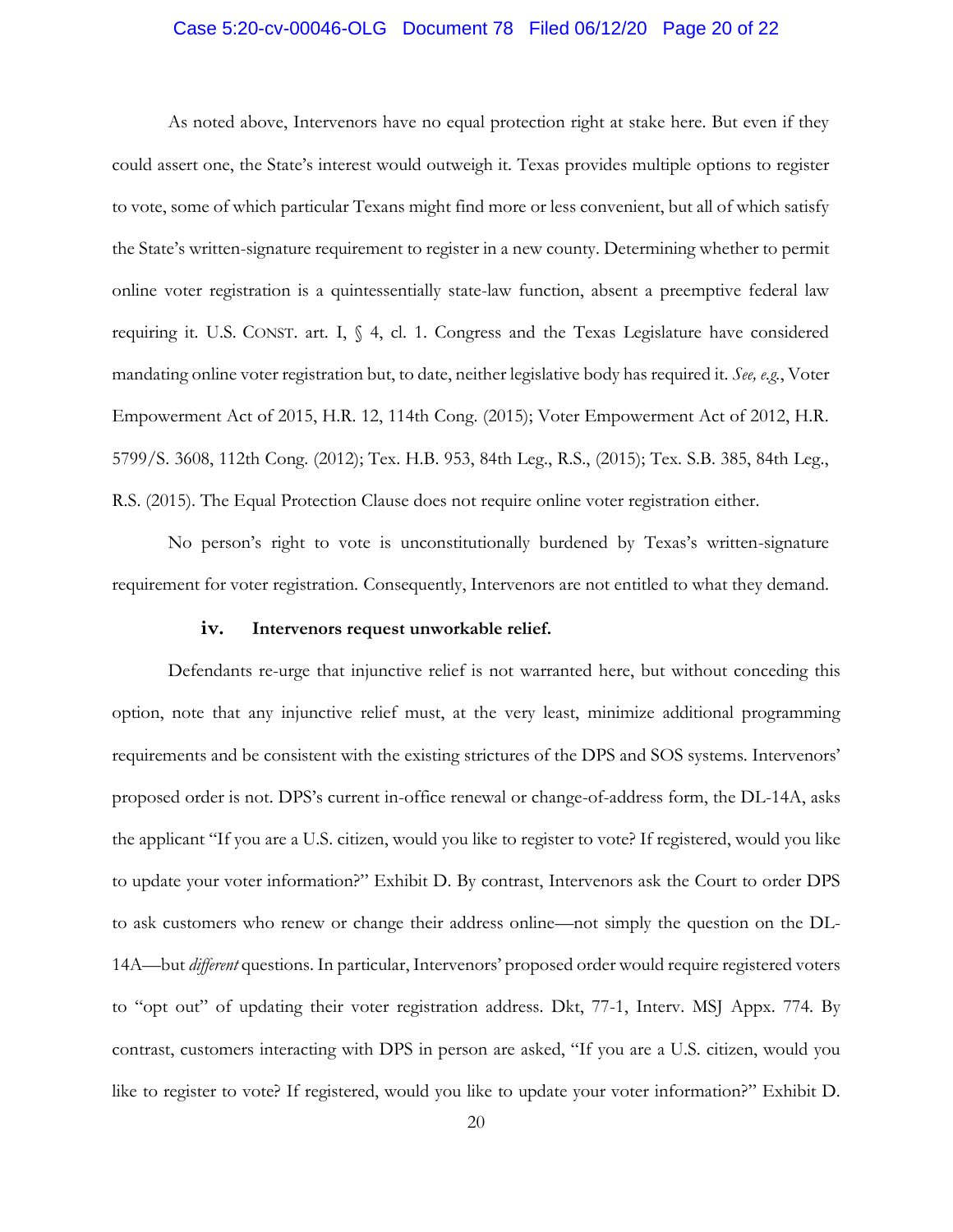# Case 5:20-cv-00046-OLG Document 78 Filed 06/12/20 Page 21 of 22

Requiring registered voters to "opt-out" rather than answer "yes" or "no" makes Intervenors' proposed new online process *different from* the in-office process they argue it must match. This would require additional programming, testing, and implementation time, none of which was explored or contemplated by any of the parties during discovery. Moreover, Intervenors offer no basis to conclude that this proposed opt-out process is required by the Equal Protection Clause.

#### **CONCLUSION**

This Court should dismiss Intervenors from this case with prejudice.

Respectfully submitted.

KEN PAXTON Attorney General of Texas

JEFFREY C. MATEER First Assistant Attorney General

RYAN L. BANGERT Deputy First Assistant Attorney General

DARREN L. MCCARTY Deputy Attorney General for Civil Litigation

THOMAS A. ALBRIGHT Chief for General Litigation Division

*/s/Anne Marie Mackin* ANNE MARIE MACKIN Texas Bar No. 24078898 CHRISTOPHER D. HILTON Texas Bar. No. 24087727 Assistant Attorneys General P.O. Box 12548, Capitol Station Austin, Texas 78711-2548 (512) 463-2798 | FAX: (512) 320-0667 anna.mackin@oag.texas.gov christopher.hilton@oag.texas.gov

#### **ATTORNEYS FOR DEFENDANTS**